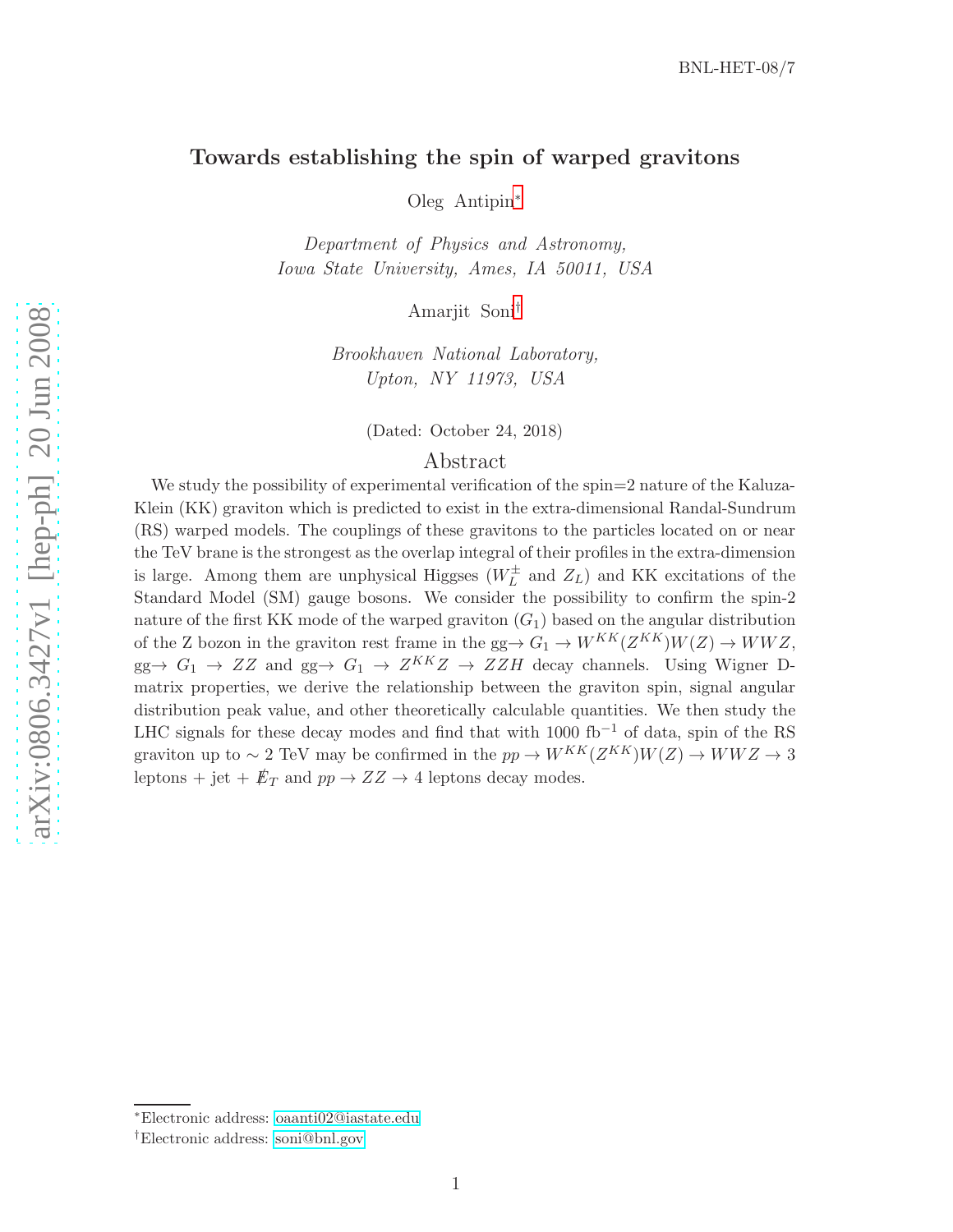#### I. INTRODUCTION

With the upcoming start of the CERN LHC, our quest for the physics beyond SM is likely to yield positive results. On the theoretical side two of the most important questions to be answered are the Planck-weak hierarchy problem and the flavor puzzle of the SM. The Randall-Sundrum model with a warped extra dimension [\[1](#page-16-0)] is just about the only theoretical framework which simultaneously addresses both these questions making it a very compelling model of new physics. Perhaps the most distinctive feature of this scenario is the existence of KK gravitons with masses and couplings at the TeV scale which therefore should appear in experiment as widely separated resonances [\[2](#page-16-1)].

The original RS model as well as all of its extensions are based on a slice of AdS<sub>5</sub> space. At the endpoints of this five-dimensional space ( $\phi = 0, \pi$ ), two branes are placed which are usually labeled as an ultraviolet (UV) Planck brane and an IR (TeV) brane; and the large hierarchy of scales is solved by a geometrical exponential factor. Postulating modest-sized  $5<sup>th</sup>$  dimension with radius R and curvature k the TeV/Planck  $\sim e^{-k\pi R}$  ratio of scales can be numerically obtained by setting  $kR \approx 11$ . In the original RS model all SM fields were localized on the TeV brane. The only new particles in this model were KK gravitons with no SM gauge quantum numbers. Later, in addition to the KK gravitons, a bulk scalar field with a  $\phi$ -dependent vacuum expectation value (VEV) was shown to generate a potential to stabilize the R modulus [\[3\]](#page-16-2). However, this model leaves higher-dimensional operators in the 5D effective field theory suppressed only by TeV scale which, in turn, generates unacceptably large contributions to flavor changing neutral current (FCNC) and observables related to the SM electroweak precision tests (EWPT). A natural way to avoid this problem, proposed by  $[4, 5, 6, 7, 8]$  $[4, 5, 6, 7, 8]$  $[4, 5, 6, 7, 8]$  $[4, 5, 6, 7, 8]$  $[4, 5, 6, 7, 8]$  $[4, 5, 6, 7, 8]$  $[4, 5, 6, 7, 8]$  $[4, 5, 6, 7, 8]$ , is to allow SM fields to propagate in the extra dimension. In this scenario there are KK excitations of SM gauge and fermion fields in addition to those of the graviton. These states have masses in the TeV range and are localized near the TeV brane. The SM particles are the zero-modes of the 5D fields, and the profile of a SM fermion in the extra dimension depends on its 5D mass. By localizing light fermions near the Planck brane and heavier ones near the TeV brane, the contributions to the FCNC and EWPT are suppressed by scales  $\gg$  TeV. As a consequence, the KK graviton whose profile is peaked at the TeV brane will couple mostly to the top quark, Higgs (or, by equivalence theorem, to the longitudinal W and Z bosons) [\[9,](#page-17-1) [10,](#page-17-2) [11](#page-17-3)], and KK excitations of the SM fields.

Thus, the promising channels to observe RS gravitons are those where produced gravitons are decaying to fields localized near TeV brane. The search for the KK gravitons using its decays to the top quarks was performed in [\[9](#page-17-1)]. Signals from graviton decay to  $W<sub>L</sub>$  pair, which subsequently decay into pure leptonic or semileptonic final states, were considered in [\[12\]](#page-17-4). The 4-lepton signal through the decay to a pair of  $Z_L$ 's was studied in [\[10](#page-17-2)]. Reconstruction possibility of the Z's via their leptonic decays makes this a uniquely clean mode.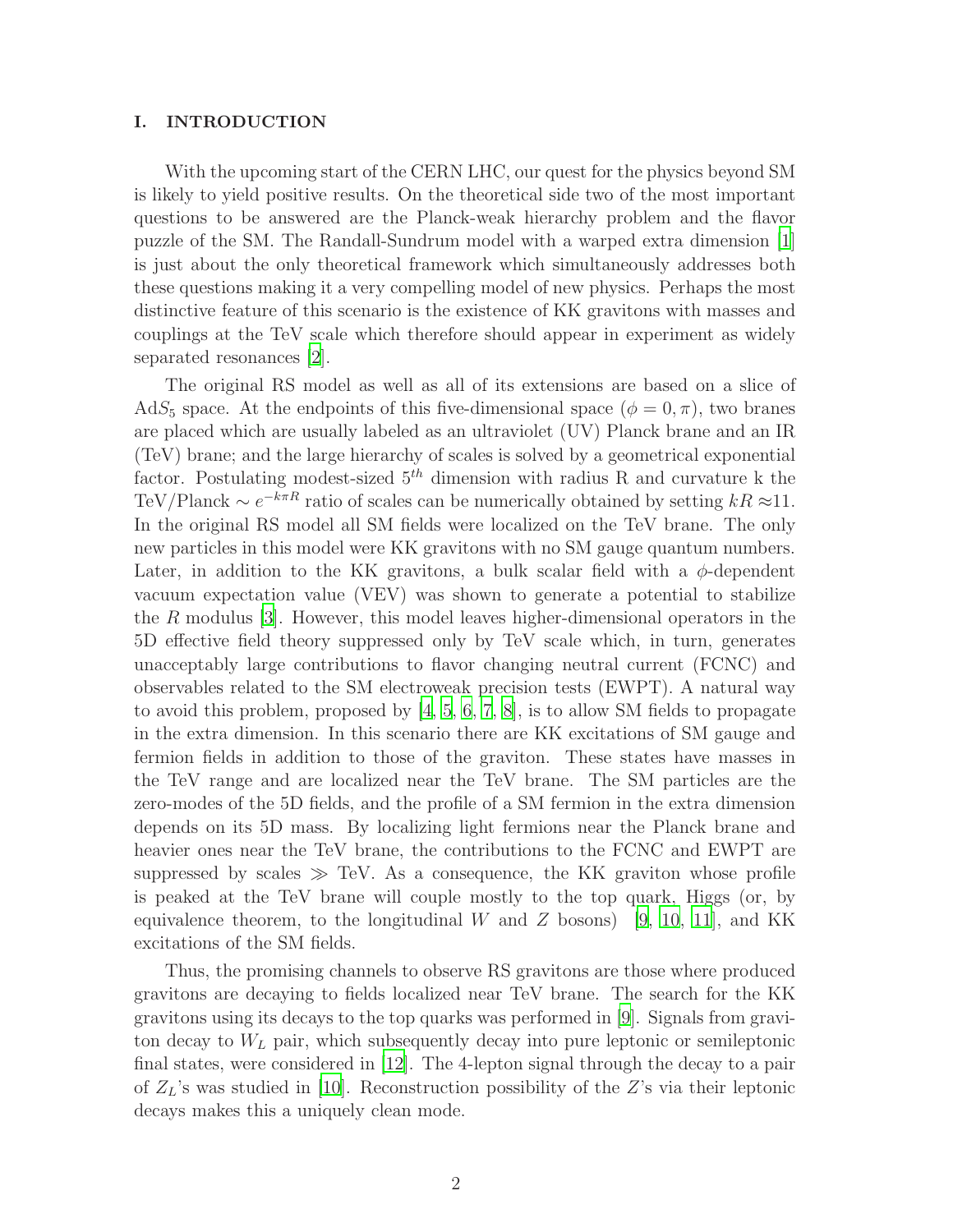In this paper we would like to address the issue of confirmation of the spin-2 nature of RS gravitons (for the most recent survey of methods of measuring the spin of new physics particles at the LHC, see [\[13\]](#page-17-5)). The conventional way to measure the spin of a new particle involves reconstruction of its rest frame using its decay products and studying the angular distributions about the polarization axis. Along these lines, in [\[9\]](#page-17-1) generic sample of a 100  $tt$  events was produced for a spin-0, spin-1 and spin-2 resonances in an attempt to distinguish spin of the resonance based on the angular dependence of the cross-section. We, instead, concentrate on the  $gg \to G_1 \to W^{KK}(Z^{KK})W_L(Z_L) \to ZZH, WWZ$  and  $gg \to G_1 \to Z_LZ_L$  channels where, in addition to the  $Z_L Z_L$  channel considered in the literature before, we have one KK partner of the W or Z and one longitudinally polarized W or Z in the final state. Due to  $W^{KK}$  and  $Z^{KK}$  presence in these new channels, invariant mass of their decay products should show resonant behavior. Reconstruction of these intermediate KK gauge bosons will be important to reveal the internal structure of the RS model. We will see that Z boson signal angular distribution in the graviton rest frame for all these modes peaks at 90 degrees to collision axis. Performing angular analysis using Wigner D-matrix, we will derive the relationship between the graviton spin, angular distribution peak value, and other theoretically calculable quantities. As our method only requires to measure this peak value, where most of the signal events will be concentrated, we may optimistically achieve this goal with a relatively low sample of  $O(10)$  events.

## II. MODEL

We closely follow the model discussed in [\[10\]](#page-17-2) and briefly review it here. As discussed above, we allow SM fields to propagate in the extra-dimension and distribute fermions along it to generate observed mass spectrum without introducing additional hierarchies in the fundamental 5D theory. SM particles are identified with zero-modes of 5D fields, and the profile of the fermion in the extra dimension de-pends on its 5D mass. As was shown before [\[6](#page-16-5), [7,](#page-16-6) [8](#page-17-0)], all fermion 5D masses are  $O(1)$ parameters with the biggest one, among the SM quarks, being that of the top quark. To specify the model even further, the top quark is localized near the TeV brane and the right-handed isospin is gauged [\[14](#page-17-6)]. We consider  $t_R$  being on the TeV brane (see discussion of the other possibilities in [\[10\]](#page-17-2), for example). At the end of the day, we are left with three parameters to be measured experimentally. We define them as  $c \equiv k/M_{Pl}$  (the ratio of the AdS curvature k to the Planck mass),  $\mu \equiv ke^{-\pi kR}$ monitors gauge KK masses with the first few being  $(2.45, 5.57, 8.7...)\times\mu$ , and finally the parameter  $\nu \equiv m/k$  which defines where the lightest fermion with bulk mass m is localized. For the  $t_R$  on the TeV brane,  $\nu_{t_R} \approx 0.5$ ; and parameters c and  $\mu$  will remain free in our analysis.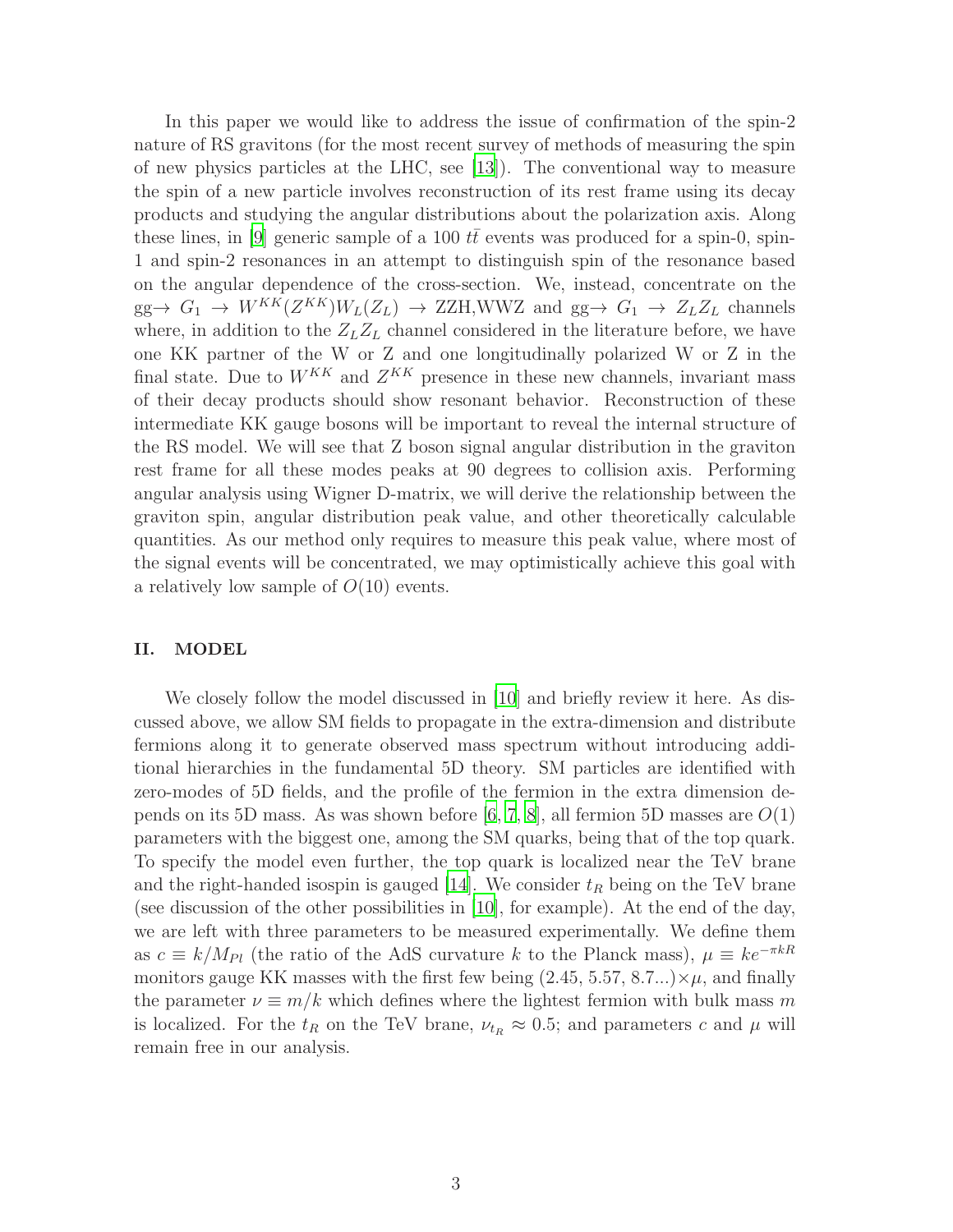#### A. Low energy constraints on model parameters

Before proceeding further, let us briefly review constraints placed on the warped extra-dimension model with custodial isospin symmetry [\[14](#page-17-6)], which we adopt in this paper. In the resulting setup of [\[14\]](#page-17-6), KK mass scale as low as  $\sim 3$  TeV is allowed by precision electroweak data. Regions of parameter space that successfully reproduce the fit to electroweak precision observables with KK excitations as light as  $\sim 3$ TeV were also studied in [\[15](#page-17-7)]. Phenomenological consequences of the observed  $BB-$ mixing were discussed in  $[16]$ . In the model of  $[14]$  tree level exchange of KK gluons gives the dominant contribution to the  $BB$ -mixing. In [\[16](#page-17-8)], the CP-violating effects on the  $B_d$  system were shown to provide  $M_{gluon}^{(1)} > 3.7$  TeV constraint at 68% CL.

Phenomenological constraints from lepton-flavor-violations were discussed in [\[17](#page-17-9), [18\]](#page-17-10). In [\[17](#page-17-9)], "anarchic" Randall-Sundrum model of flavor was studied, and the minimal allowed KK scale of  $\sim$  3 TeV was found to be permitted for a few points in the natural RS parameter space; but models with custodial isospin can relax these constraints. In [\[18](#page-17-10)], extensive analysis of  $B \to K^* l^+ l'^-$  modes was performed, concluding that only the  $B \to K^*ee$  decay have sizable new physics effects. With SM contributions being suppressed, current experimental bounds were translated into the lepton bulk mass parameters. For the first KK gauge boson mass of 2-4 TeV, 10-20% deviation from the SM results were found. Top quark flavor violations and B-factory signals were also studied in [\[19](#page-17-11), [20,](#page-17-12) [21\]](#page-17-13). Finally, enhanced contributions to  $\Delta S = 2$  processes generated by beyond the SM operators with  $(V - A) \otimes (V +$ A) structure, present in these frameworks, may impose additional constraints [\[22\]](#page-17-14). Without further flavor structure these contributions were expected to place a lower bound on the KK gluon mass of  $O(8 \text{ TeV})$  [\[23](#page-17-15), [24\]](#page-17-16). However, most recent studies of the flavor constraints on the new physics mass scale find that the KK gluon mass should generically be heavier than about 21 TeV [\[25](#page-17-17)].

Relentless attempts to lower KK-mass scale further still flourish on the market. On this road, a number of other models were proposed trying to improve the prospects to discover KK-particles at the LHC. One of them is a model presented in [\[26](#page-17-18)] with a somewhat surprising claim that KK masses as low as 1 TeV are consistent with all current experimental constraints. An interesting variant of the warped extra dimension based on 5D minimal flavor violation was recently proposed in [\[27\]](#page-17-19). The model allows to eliminate current RS flavor and CP problem [\[19,](#page-17-11) [28\]](#page-17-20) with a KK scale as low as 2 TeV. Closing the list of examples, a volume-truncated version of the RS scenario called "Little Randall-Sundrum (LRS)" model was constructed in [\[29](#page-17-21)]. With the assumption of separate gauge and flavor dynamics, this setup allows to suppress a number of unwanted contributions to precision electroweak,  $Zbb$ , and flavor observables, compared with the corresponding RS case.

Summarizing, we may say that KK gauge bosons with masses below 3 TeV (which would imply  $m_G \geq 4$  TeV) would be difficult to have in current theoretical constructions. If this is the case, signals at the LHC, confirming the RS idea, would be extremely difficult to find; and studies conducted in [\[10,](#page-17-2) [24](#page-17-16)] and later in this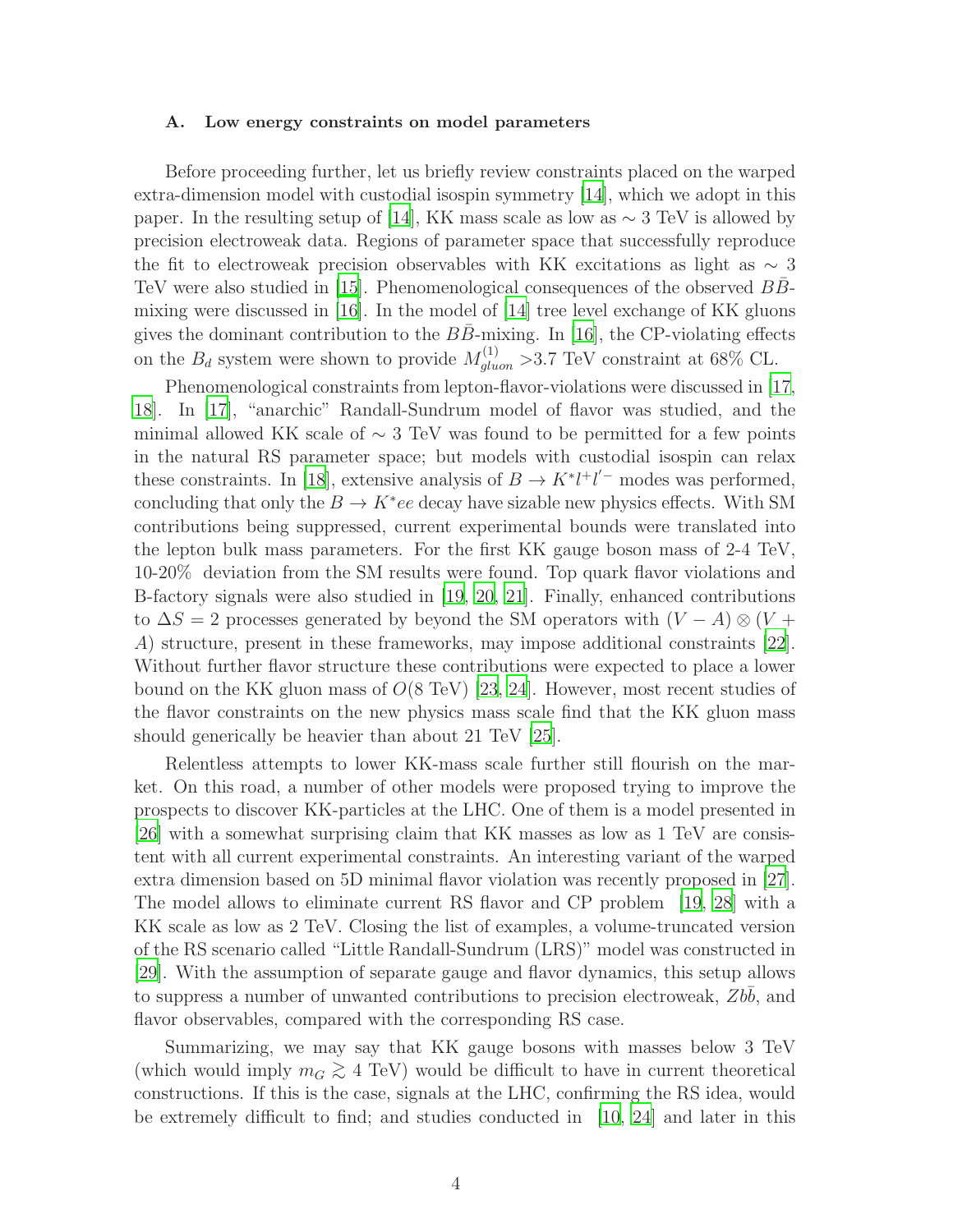paper support this unfavored future. However, in view of the above discussion, it also seems plausible that these models are still being developed; and, therefore, it is not inconceivable that explicit construction(s) will be found which will allow KK masses lower than 3 TeV without conflict with electroweak precision experiments and/or with flavor physics. This attitude was taken in [\[30\]](#page-17-22) and we in this paper will also adopt this point of view.

## B. Couplings of KK gravitons

After these brief remarks we can write the couplings relevant to our discussions here. Since the graviton  $h_{\mu\nu}$  couples to the energy-momentum tensor  $T^{\mu\nu}$ , coupling of the nth level KK graviton to the qth and mth level gauge bosons has the generic form:

$$
L_G = \frac{C_{qmn}}{M_{Pl}} T^{\mu\nu(q,m)} h_{\mu\nu}^{(n)},
$$
\n(1)

where the magnitude of the  $C_{gmn}$  coupling constants depends on the overlap of the particle wavefunctions in the extra-dimension.

Analytic expressions for the coefficients  $C_{qmn}$  with the flat zeroth mode gauge boson profile may be found in [\[2](#page-16-1)] and for the  $W_L$  and  $Z_L$  on the TeV brane we need to replace them with delta functions. We present resulting couplings in Table [I](#page-5-0) along with partial decay widths for dominant decay channels for the lightest  $KK$  (n=1) graviton which will be the focus of our analysis; see also [\[10\]](#page-17-2). The  $W_L W_L$ ,  $Z_L Z_L$ and hh decay channels illustrate equivalence theorem once again, which is valid up to  $(m_{W,Z}/m_G)^2$  where  $m_G$  is the graviton mass.

Let us briefly explain the result for the  $\Gamma(G_n \to W_{KK}W_L)$  decay mode as it involves off-diagonal elements of the energy-momentum tensor of the gauge fields. Tha gauge boson mass matrix is [\[17](#page-17-9)]:

$$
\frac{m_W^2}{2} \sum_{m,n=0} a_{mn} A_{\mu}^{(m)} A^{\mu(n)},\tag{2}
$$

and for the TeV brane Higgs scenario the off-diagonal elements  $a_{0m}$  that describe the mixing of the zero and the mth KK mode  $a_{0m} = \sqrt{2\pi kR}$ . Thus, the off-diagonal elements of the energy-momentum tensor are given by:

$$
T_{\mu\nu}^{W(m,0)} = \eta_{\mu\nu} \left\{ \frac{1}{2} F^{\rho\sigma(m)} F_{\rho\sigma}^{(0)} - m_W^2 \sqrt{2\pi k R} A^{\rho(m)} A_{\rho}^{(0)} \right\} - \left\{ F_{\mu}^{\rho(m)} F_{\nu\rho}^{(0)} + F_{\mu}^{\rho(0)} F_{\nu\rho}^{(m)} - m_W^2 \sqrt{2\pi k R} (A_{\mu}^{(m)} A_{\nu}^{(0)} + A_{\mu}^{(0)} A_{\nu}^{(m)}) \right\}.
$$
\n(3)

To the leading order in the  $m_W/m_{KK}$ , this results in the partial decay rate:

$$
\Gamma(G_n \to W_{KK}W_L) = \frac{(C_{W_L W_{KK}G})^2 m_{G_n}^3}{480\pi} \cdot (1 - \frac{m_{KK}^2}{m_{G_n}^2}) \cdot \frac{m_W^2}{m_{KK}^2} \cdot f(\frac{m_{KK}}{m_{G_n}}),
$$
 (4)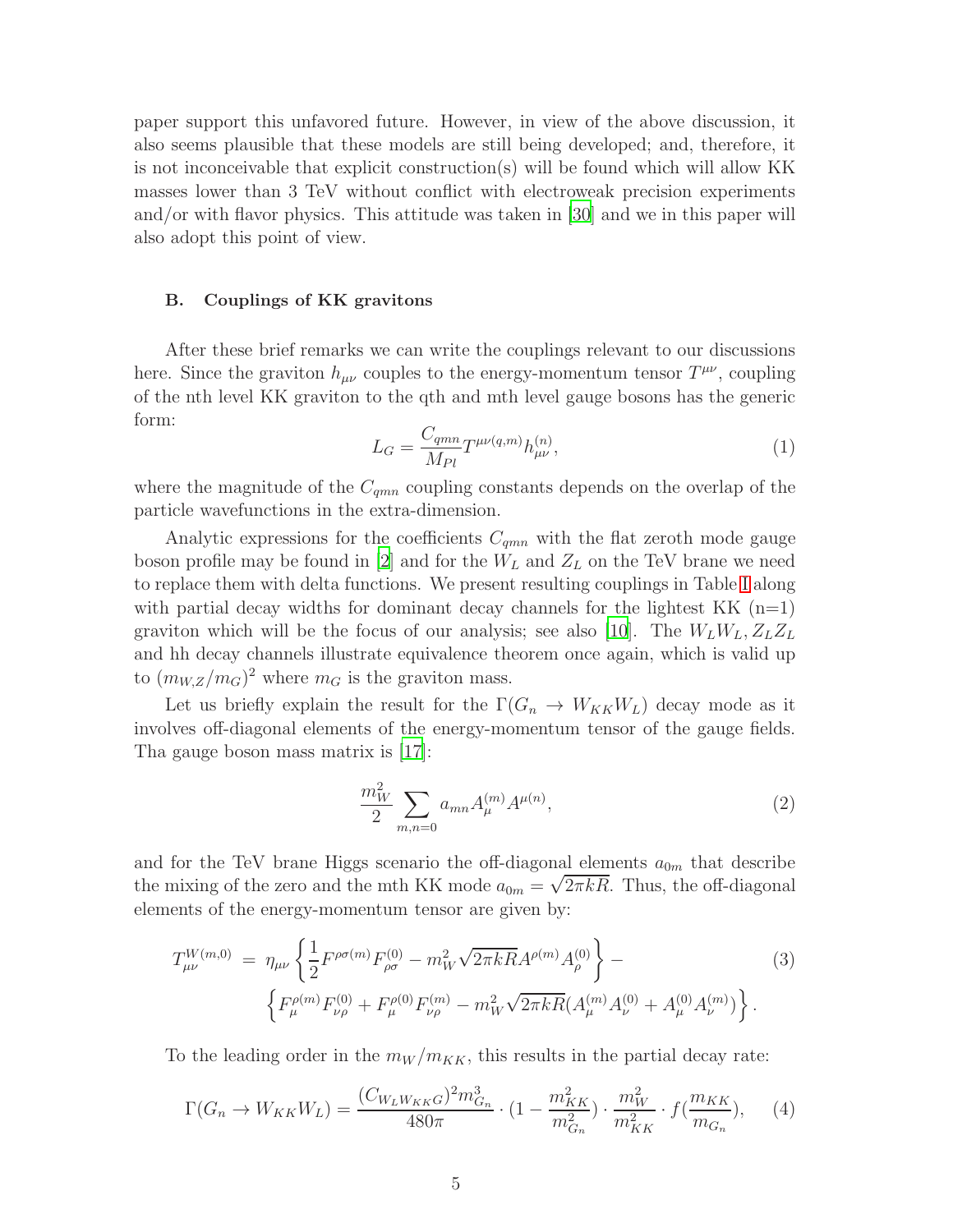<span id="page-5-0"></span>TABLE I: Couplings of the first level KK graviton to the SM fields. The  $t_R$  is assumed to be localized on the TeV brane. Parameter  $m_1^G$  is the mass of n=1 graviton,  $x_1^G = 3.83$  is the first root of the first order Bessel function and  $\epsilon \equiv e^{k\pi R}$ .  $N_c = 3$  is number of QCD colors.

|                                       |            | SM fields $ C_{qm1} $ Partial decay widths for n=1 graviton |
|---------------------------------------|------------|-------------------------------------------------------------|
| $gg(gluons) \frac{\epsilon}{2\pi kR}$ |            | negligible                                                  |
| $W_L W_L$                             | $\epsilon$ | $(cx_1^G)^2m_1^G/480\pi$                                    |
| $Z_L Z_L$                             | $\epsilon$ | $(cx_1^G)^2m_1^G/960\pi$                                    |
| $t_R\bar{t}_R$                        | $\epsilon$ | $N_c(cx_1^G)^2m_1^G/320\pi$                                 |
| h h                                   | $\epsilon$ | $(cx_1^G)^2m_1^G/960\pi$                                    |
| $W^{KK}W_L$                           | $\epsilon$ | $390(cx_1^G)^2m_1^G/960\pi \cdot (m_W/m_1^G)^2$             |
| $Z^{KK}Z_L$                           | $\epsilon$ | $390(cx_1^G)^2m_1^G/960\pi \cdot (m_Z/m_1^G)^2$             |

where  $f(x) \equiv r^2 + (6r^2 + 20r + 6)x^2 + 14(2 - r^2)x^4 + (6r^2 - 20r + 6)x^6 + r^2x^8$ ,  $r \equiv \sqrt{2\pi kR} \approx 8.4$ , and we neglected W boson mass in the phase-space consideration.

In the class of models we are working with,  $m_1^G \approx 1.5 m_1^{KK}$  for the mass of the lightest KK graviton and the gauge fields [\[2\]](#page-16-1) which translates into  $f(2/3) \approx 173$ . As graviton mass changes from 1.5 to 3 TeV (which will be the typical range for the graviton mass we consider in this paper), for our numerical estimates we take the  $Br(G_1(2.25 TeV) \rightarrow W_{KK}W_L) \approx Br(G_1(2.25 TeV) \rightarrow Z_{KK}Z_L) \approx 1/2 \times Br(G_n \rightarrow$  $Z_LZ_L$ ).

The suppression in the coupling of the graviton to the gluons follows because the gauge boson has a flat wavefunction, and thus its couplings to the graviton is suppressed by the volume of the bulk  $\pi kR \approx 35$ . For the same reason, the decay of gravitons to transverse W and Z bosons, as well as photons, are suppressed by this volume factor. The masses of the KK gravitons are given by  $m_n = x_n \mu$  where  $x_n$  is n'th zero of the first order Bessel function. Notice that we do not need  $q\bar{q}G$  coupling as it is Yukawa-suppressed, and graviton production is dominated by gluon fusion.

In this model the total width of the graviton is found to be  $\Gamma_G = \frac{14(cx_1^G)^2m_1^G}{960\pi}$ <br>which is split between 6 dominant decay modes to  $W_LW_L$ ,  $Z_LZ_L$ ,  $t_R\bar{t}_R$ , hh,  $Z_{KK}Z_L$ , and  $W_{KK}W_L$  in the ratio 2:1:9:1:0.5:0.5. Taking  $c \sim 1$ , the total graviton width is  $\sim$  7% of its mass and is very close to the corresponding width for RS KK Z' in the same model [\[24](#page-17-16)].

#### III. GRAVITON SPIN MEASUREMENT

Now we discuss the strategy to confirm the spin-2 nature of the first KK mode of the RS graviton in our channels. Out of five possible polarization states of the graviton gluons can produce only  $|JJ_Z\rangle = |2 \pm 2\rangle$  and  $|JJ_Z\rangle = |20\rangle$  states due to two facts: gluons do not have longitudinal polarizations and the total angular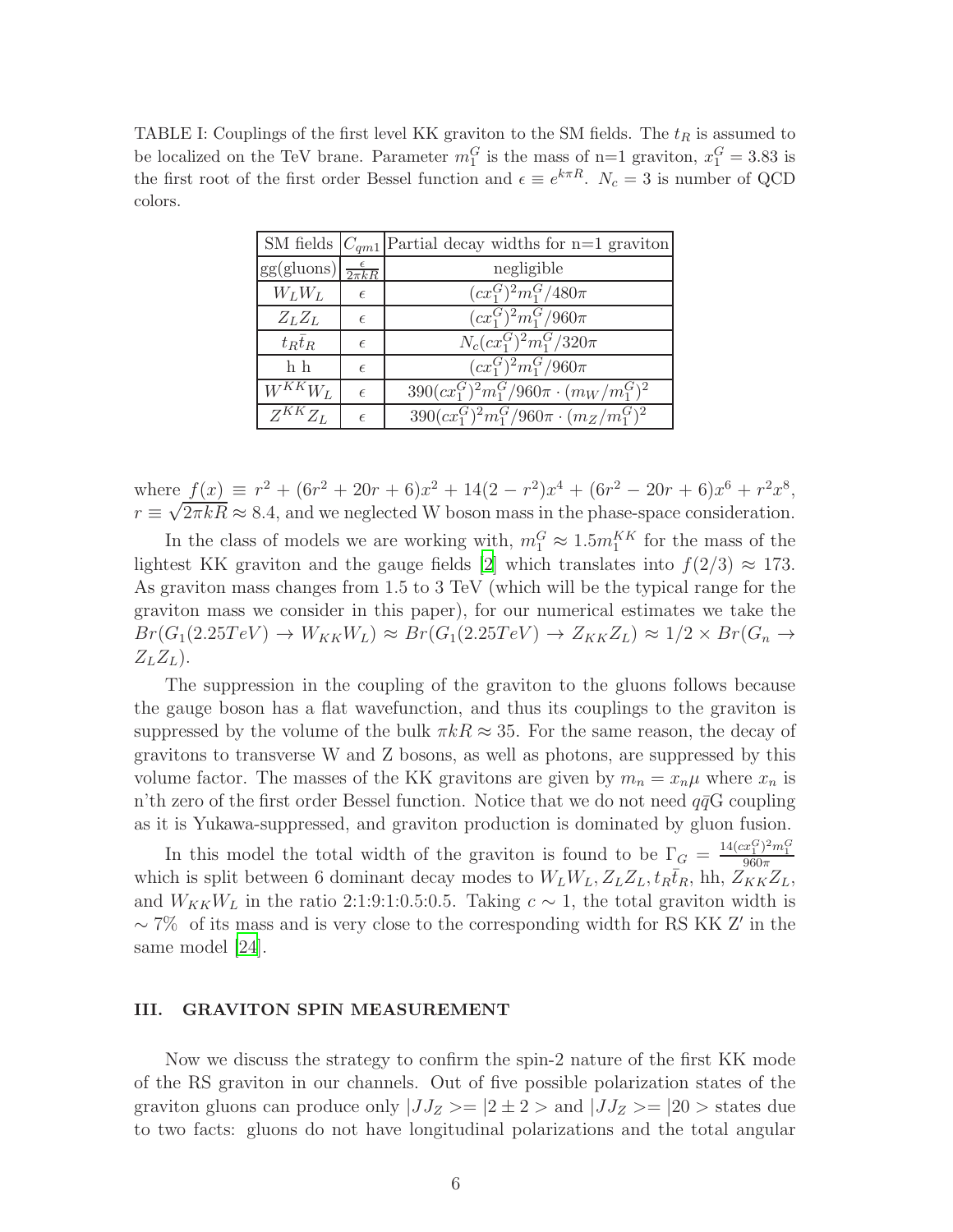momentum has to be equal to  $J=2$  (where we have chosen beam axis to be in the z-direction). Now, suppose that the two gauge bosons from graviton decay are produced at the polar angle  $\theta$ . We rotate the gluons-produced graviton state specified by polarization tensor  $\epsilon_{\mu\nu}(JJ_Z)$  by this angle [\[31](#page-17-23)]:

<span id="page-6-0"></span>
$$
\epsilon_{\mu\nu}(2J_Z) = \sum_{J'_Z} D_{J_Z J'_Z}^{(J)*}(0, \theta, 0) \epsilon'_{\mu\nu}(2J'_Z),\tag{5}
$$

where  $\epsilon_{\mu\nu}(JJ_Z')$  is the graviton state with the z-axis along the direction of the decay products, and  $D_{J_z}^{(J)}$  $J_{JZ}^{(J)}(\alpha, \theta, \gamma) \equiv \langle JJ'_Z | R(\alpha, \theta, \gamma) | JJ_Z \rangle = e^{-iJ'_Z \alpha} d_{JZ}^{(J)}$  $J_zJ_z'(\theta)e^{-iJ_z\gamma}$  is the Wigner D-matrix. Independent Wigner small d-matrix elements for the spin-2 state are presented in Appendix [\[32\]](#page-17-24). Now we may easily derive the angular dependence of the helicity amplitudes for our channels. They follow from Eq[.5](#page-6-0) for the  $|2 \pm 2>$ graviton state which is produced by  $| + - \rangle$  and  $| - + \rangle$  gluons states:

<span id="page-6-1"></span>
$$
\epsilon_{\mu\nu}(2\pm 2) = d_{\pm 20}^{(2)}(\theta)\epsilon'_{\mu\nu}(20) + d_{\pm 21}^{(2)}(\theta)\epsilon'_{\mu\nu}(21) + d_{\pm 2-1}^{(2)}(\theta)\epsilon'_{\mu\nu}(2-1). \tag{6}
$$

Now just use Clebsch-Gordan decomposition of the  $\epsilon'_{\mu\nu}(20)$  and  $\epsilon'_{\mu\nu}(2 \pm 1)$ states in terms of 1⊗1 final spin states to observe that, for example, helicity amplitude  $A[g(\lambda_1)g(\lambda_2) \rightarrow Z(\lambda_3))Z(\lambda_4)] \equiv A_{\lambda_1\lambda_2\lambda_3\lambda_4}$  for  $A_{+-00} \sim d_{20}^{(2)}(cos\theta)$ ,  $A_{+-0-} \sim d_{21}^{(2)}(cos\theta)$ , and  $A_{+-0+} \sim d_{2-}^{(2)}$  $_{2-1}^{(2)}(cos\theta)$ , where we have used Z boson in the final state for concreteness. Notice that we have not included the  $d_{\pm 22}^{(2)}(\theta) \epsilon'_{\mu\nu}(22)$  and  $d_{\pm 2}^{(2)}$  $\frac{d^{(2)}}{d^{(2)}-2}$  (θ) $\epsilon'_{\mu\nu}(2-2)$  terms in Eq[.6](#page-6-1) as W and Z from graviton decay have longitudinal polarization and, thus, these terms cannot contribute.

Why  $\epsilon_{\mu\nu}(20)$  graviton state does not contribute? This is again due to the fact that a gluon is massless. If you allow a gluon to have mass, you will obtain additional helicity amplitudes proportional to the mass of the gluon in agreement with the above angular analysis. For example, someone would find that  $A_{++00} \sim d_{00}^{(2)}(cos\theta)$ ,  $A_{++0+} \sim d_{0-}^{(2)}$  $_{0-1}^{(2)}(cos\theta),$  etc.

Inherent to our analysis is the assumption that a graviton is produced essentially at rest so that its decay products are mostly back to back. The requirement to find the graviton center of mass frame will limit possible decay channels for the gauge bosons as we will see later. If the rest frame cannot be reconstructed, we need to look for Lorentz invariant angular correlations which would encode information on the spin of the intermediate resonance. We do not pursue this approach here.

Now we use the fact that the Wigner D-matrix elements  $D_{mk}^{j}(\alpha, \beta, \gamma)$  form a complete set of orthogonal functions of the Euler angles  $\alpha, \beta, \gamma$  (we use symbols j and  $J$  for the total angular momentum quantum number interchangeably):

$$
\int_0^{2\pi} d\alpha \int_0^{\pi} \sin\beta d\beta \int_0^{2\pi} d\gamma \ D^{j'}_{m'k'}(\alpha,\beta,\gamma)^* D^j_{mk}(\alpha,\beta,\gamma) = \frac{8\pi^2}{2j+1} \delta_{m'm} \delta_{k'k} \delta_{j'j}, \tag{7}
$$

to determine the spin of the resonance state.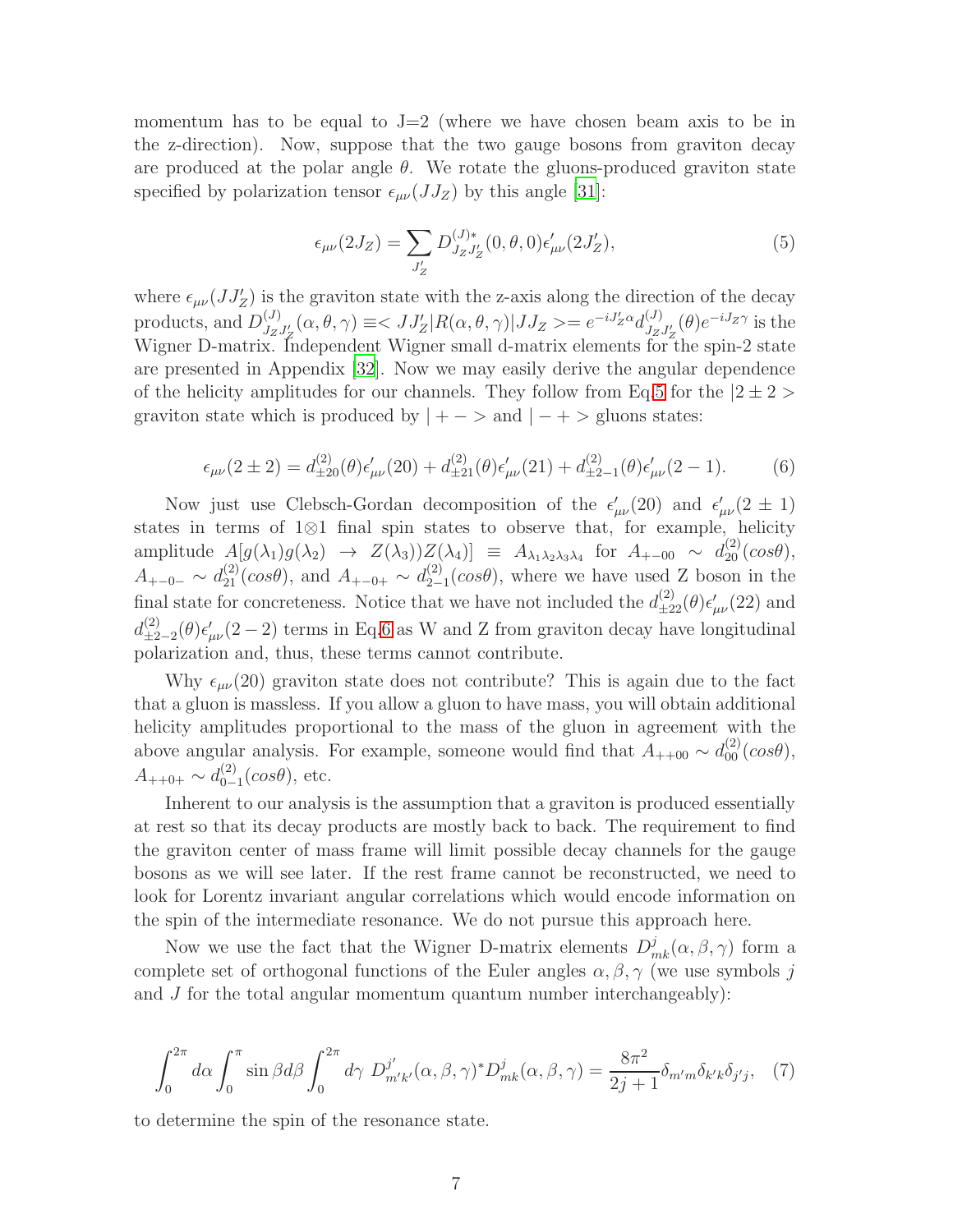Taking into account SM background events, we observe that measured normalized angular distribution is related to the graviton spin in the following way:

<span id="page-7-0"></span>
$$
\frac{d\sigma}{\sigma d\cos\theta} = \frac{\sum_{i=0,\pm 1} C_i \times [d_{2i}^{(2)}(\cos\theta)]^2 + \sigma_{background}(\cos\theta)}{\frac{2}{2j+1}\sum_{i=0,\pm 1} C_i + \sigma_{background}},\tag{8}
$$

where we used the normalization for the Wigner small d-matrix,  $C_i$ 's are parton level cross section expansion coefficients convoluted over gluon PDF's, and we sum over three polarization states of the final state gauge bosons. As we will see for all the channels considered below, signal Z boson angular distribution peaks at pseudorapidity  $\eta = 0$  and, consequently, we will apply Eq[.8](#page-7-0) at this point.

## IV. APPLICATIONS

We estimated SM background with the aid of the COMPHEP package [\[33\]](#page-17-25). For our graviton signal we used Mathematica program and partially cross-checked them with COMPHEP. CTEQ5M PDF's were used throughout (in their Mathematica distribution package [\[34\]](#page-17-26) as well as intrinsically called by COMPHEP).

### A. ZZ decay channel

To see the method at work, let us start with the simplest example of  $gg \rightarrow$  $G_n \to Z_L Z_L \to e^+ e^-$ ,  $\mu^+ \mu^-$  discussed in [\[10](#page-17-2)] where the distinctive 4-lepton signal allows the reconstruction of all the masses of the particles in the decay chain. The dominant SM background for this purely leptonic mode is the  $pp \rightarrow ZZ+X$ , and the clean four-charged-lepton signal makes this mode a "golden" one. For this process we have:

$$
A_{+-00} = A_{-+00} = \frac{s^2(\beta^2 - 2)sin^2\theta}{2} = \sqrt{\frac{2}{3}}s^2(\beta^2 - 2)d^{(2)}_{\pm 20}(cos\theta)
$$
  
\n
$$
A_{++00} = A_{--00} = 0,
$$
\n(9)

where  $\beta = \sqrt{1 - 4M_Z^2/s}$  is the Z boson velocity.

Neglecting the SM background for a moment and using Eq[.8,](#page-7-0) we find that:

$$
\frac{d\sigma_{signal}}{\sigma_{signal}d\cos\theta} = \frac{2j+1}{2}d^{(2)}_{\pm 20}(\cos\theta)d^{(2)*}_{\pm 20}(\cos\theta) = \frac{5}{2}d^{(2)}_{\pm 20}(\cos\theta)d^{(2)*}_{\pm 20}(\cos\theta),\tag{10}
$$

and, thus, the height of the peak in the normalized signal angular distribution as in Fig[.1a](#page-8-0) is characteristic of the spin of the resonance. For our case, distribution peaks at  $5/2 \times (\sqrt{6}/4)^2 = 15/16$  and is independent of the graviton mass.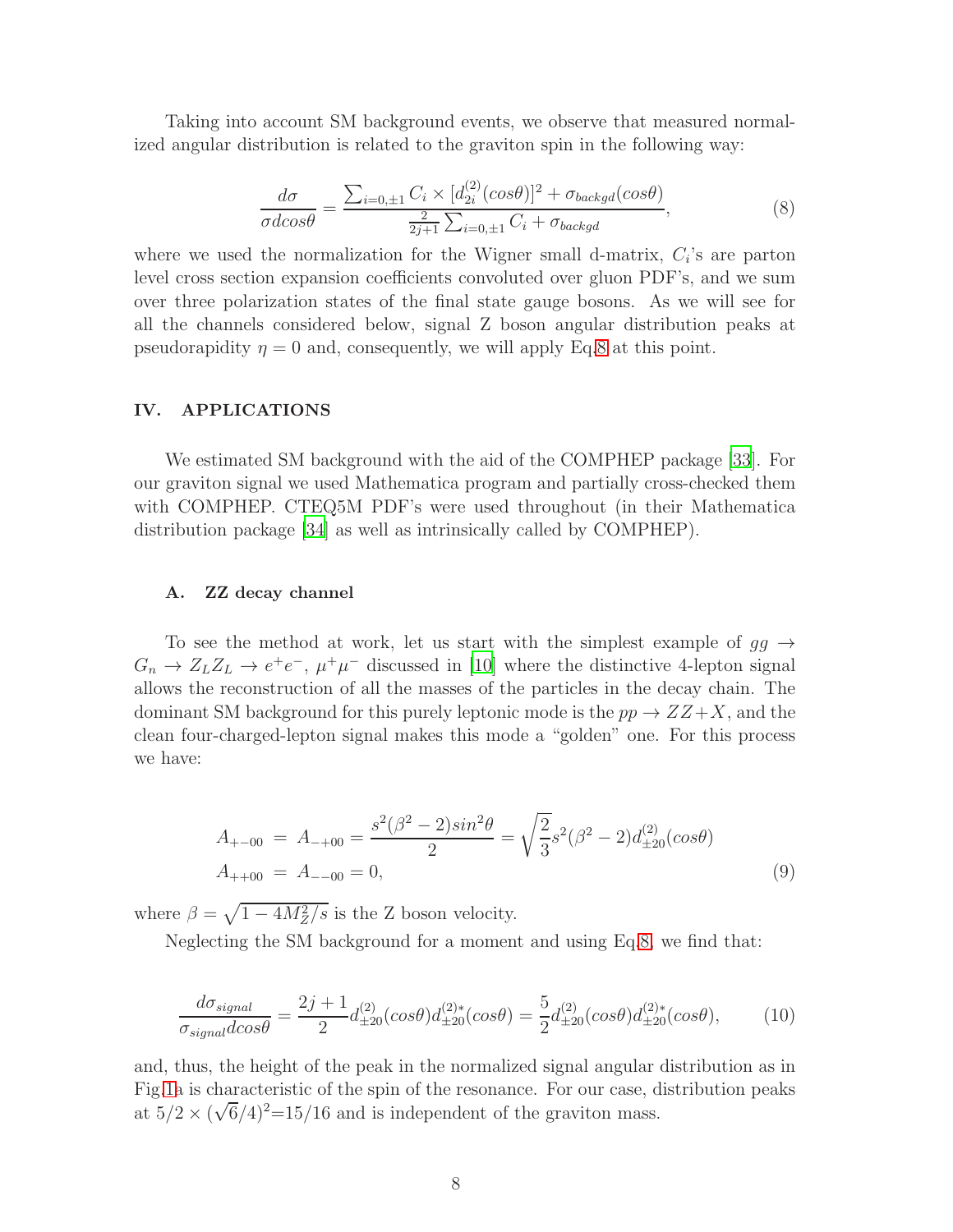

<span id="page-8-0"></span>FIG. 1: (a) Normalized angular distribution for the signal  $\sigma(pp \to G_1 \to ZZ)$  crosssection due to the 1st KK graviton mode and (b) Normalized total (i.e. including SM background) angular distribution for the  $\sigma(pp \to ZZ)$  cross-section for  $m_1^G = 1.5$  TeV (solid) and  $m_1^G = 3$  TeV (dashed) integrated in the  $m_1^G \pm \Gamma_G$  ZZ invariant mass window with  $c \equiv k/M_{Pl} = 1$ .

The irreducible SM background to the  $ZZ$  final state is dominated by  $q\bar{q}$  annihilation as gluon fusion proceeds via loop and, thus, interference of the KK graviton signal with SM background is negligible. The background cross-section exhibits forward/backward peaking due to t/u channel exchange while KK signal concentrates in the central rapidity region[\[10](#page-17-2)].

On Fig[.1b](#page-8-0) we show the total (signal plus background) cross-section integrated in the  $m_1^G \pm \Gamma_G ZZ$  invariant mass window for two samples, 1.5 TeV and 3 TeV, graviton masses. For these mass values, we find SM background at  $cos\theta=0$  as  $\sim 6\%$  and  $\sim$ 23% of the signal, respectively. We observe that for 1.5 TeV case peak value at cosθ=0 changed to  $\approx 0.5$  due to the fact that for this graviton mass  $\sigma_{background} \approx \sigma_{signal}$ in  $m_1^G \pm \Gamma_G ZZ$  invariant mass window [\[10](#page-17-2)] and, thus peak value reduced by  $\sim$ half after normalization (see also Table [II\)](#page-9-0). For the 3 TeV mass, the peak value  $\sim$ 0.2 as  $\sigma_{background} \approx 3 \times \sigma_{signal}$ . We may also impose pseudorapidity  $\eta$  cut to reduce background, keeping the signal (almost) unchanged. For example, for the  $\eta < 2$  cut considered in [\[10\]](#page-17-2), we find peak values as  $\sim 0.8$  and  $\sim 0.5$  for the 1.5 TeV and 3 TeV graviton masses respectively. Also, the background may be further reduced using lepton angular distribution to distinguish longitudinally polarized Z bosons from RS graviton decay from SM background [\[35\]](#page-17-27).

Finally, using numerical results from Ref.[\[10](#page-17-2)] and including  $Z \to \tau^+\tau^-$  channel not considered there, we obtain statistics presented in Table[.II.](#page-9-0) We assume 100% efficiency for our clean 4-lepton signal. Poisson statistics CL to observe at least one signal event will be appropriate description if the number of background events  $\lesssim$ 10. We see that for 1.5 TeV and 3 TeV gravitons with 1000 fb<sup>-1</sup> of data, we expect to have  $\sim$  130 events and  $\sim$  1 event respectively. This implies that higher luminosities are needed to reach 3 TeV graviton KK mass (for 3 ab<sup>-1</sup> SLHC discussed in the community, see for example [\[36\]](#page-18-0)). The reason for optimism on the issue of the detection of the τ's from Z decay is that ∼500 GeV energy τ's have a decay length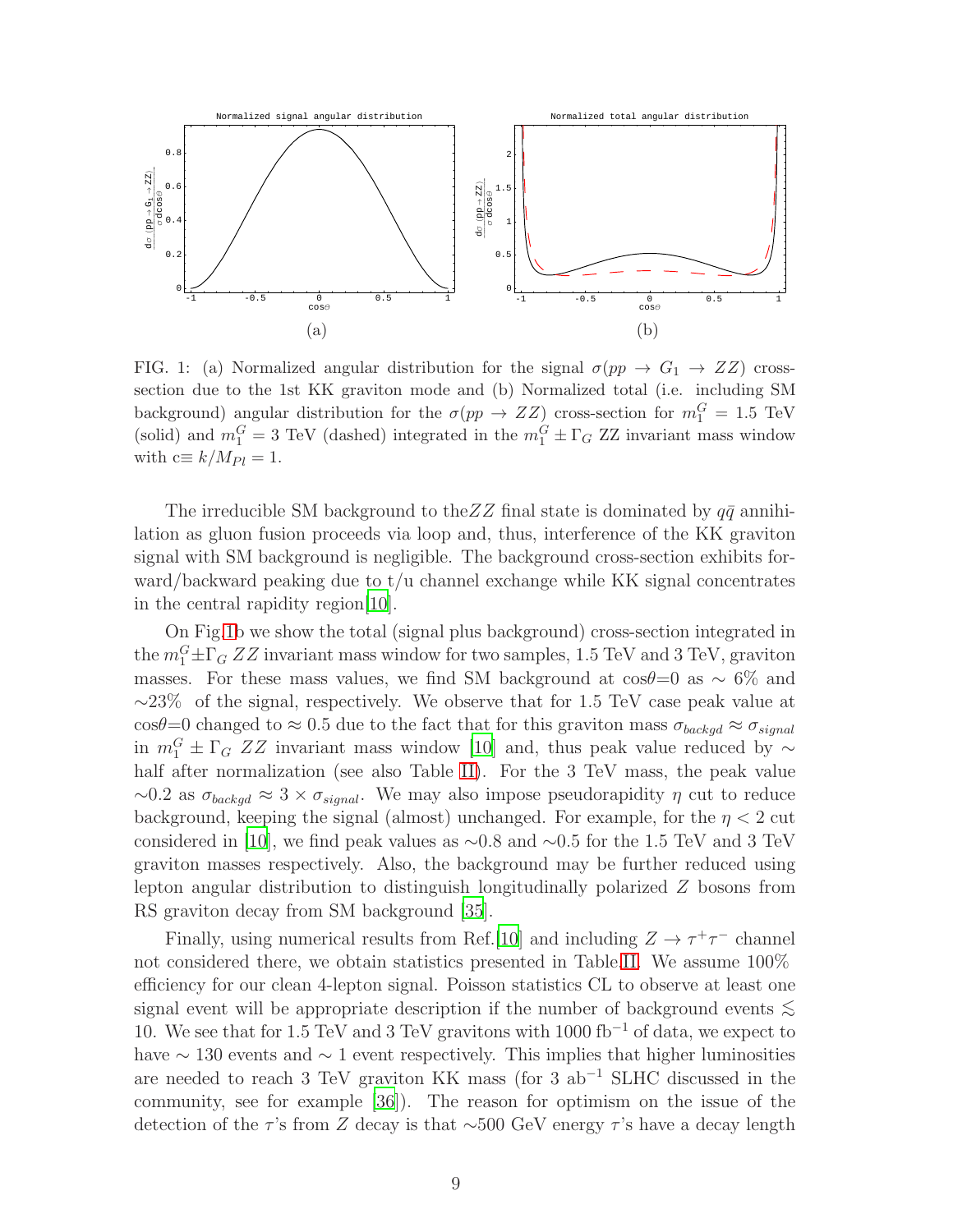<span id="page-9-0"></span>TABLE II: Signal  $pp \rightarrow ZZ \rightarrow 4$  leptons cross-section (in fb) for the  $m_G = 1.5$  TeV and  $m<sub>G</sub> = 3$  TeV with the corresponding leading SM background. Numbers in brackets correspond to  $\eta$  < 2 cut case. For the low number of events,  $\lesssim 10$ , Poisson statistics is an appropriate description and the corresponding confidence level is, therefore, used. We assume 100% efficiency for our clean 4-lepton signal.

| $1.5 \text{ TeV}$                             |       |       | No cuts $ \eta < 2$ cut $ \#$ of events/1000 fb <sup>-1</sup> | S/B      | $S/\sqrt{B}$              |
|-----------------------------------------------|-------|-------|---------------------------------------------------------------|----------|---------------------------|
| Signal $G \rightarrow ZZ \rightarrow 4$ lept. | 0.13  | 0.13  | 130                                                           | 1.3(6.5) | 13(29)                    |
| SM $ZZ\rightarrow 4$ lept.                    | 0.1   | 0.02  | 100(20)                                                       |          |                           |
|                                               |       |       |                                                               |          |                           |
| 3 TeV                                         |       |       | No cuts $ \eta < 2$ cut $ \#$ of events/1000 fb <sup>-1</sup> | S/B      | CL                        |
| Signal $G \rightarrow ZZ \rightarrow 4$ lept. | 0.001 | 0.001 |                                                               |          | $ 0.33(1.25) 57\%$ (54\%) |

of  $l = \gamma \tau c \approx 20$  mm and therefore might leave visible tracks in the detector [\[37\]](#page-18-1).

# $\, {\bf B.} \quad W^{KK}(Z^{KK}) W_L(Z_L) \, \, {\bf decay \,\, channels}$

For our next examples we need to consider the matrix element for the  $gg\rightarrow$  $G_n \to W^{KK}(Z^{KK})W_L(Z_L)$  in the helicity basis. Working in the parton center of mass frame, the result is:

$$
M(g^a g^b \to W_L W^{KK}) = \frac{c^2}{2\pi k R \mu^2} \cdot \frac{\sum_{\lambda_{1,2,3,4}} A_{\lambda_1 \lambda_2 \lambda_3 \lambda_4} \delta_{ab}}{s - (m_n^G)^2 + i \Gamma_n^G m_n^G}
$$
(11)

where helicity amplitudes relevant for our process are:

<span id="page-9-1"></span>
$$
A_{+-00} = A_{-+00} = \frac{\{\sqrt{2\pi kR}((r^2 - 1)^2 m_W^4 - r^4 s^2) - 4r^2 s m_W^2\} \sin^2\theta}{2r^3}
$$
(12)

$$
A_{+-0+} = A_{-+0+} = \sqrt{\frac{s}{2}} \frac{m_W}{r^2} \left\{ (\sqrt{2\pi kR} - 1) m_W^2 + (\sqrt{2\pi kR} + 1) r^2 s \right\} (1 - \cos\theta) \sin\theta
$$

$$
A_{+-0-} = A_{-+0-} = \sqrt{\frac{s}{2}} \frac{m_W}{r^2} \left\{ (\sqrt{2\pi kR} - 1) m_W^2 + (\sqrt{2\pi kR} + 1) r^2 s \right\} (1 + \cos\theta) \sin\theta
$$
  
\n
$$
A_{++00} = A_{--00} = A_{++0+} = A_{++0-} = A_{--0+} = A_{--0-} = 0
$$

with  $r \equiv m_W/m_W^{KK}$ . To obtain  $M(g^a g^b \to Z_L Z^{KK})$  replace  $m_W$  with  $m_Z$ . We have checked our results with Ref.[\[35\]](#page-17-27) where the process  $gg \to G_n \to ZZ$  was considered (which translates into  $r=1$  in our notation), and we confirmed them.

After straightforward calculation we arrive at the parton level cross-section:

$$
\frac{d\sigma(gg \to W_L W^{KK})}{d\cos\theta} = \frac{|M|^2}{512\pi s} \left(1 - \frac{(m_W^{KK})^2}{s}\right),\tag{13}
$$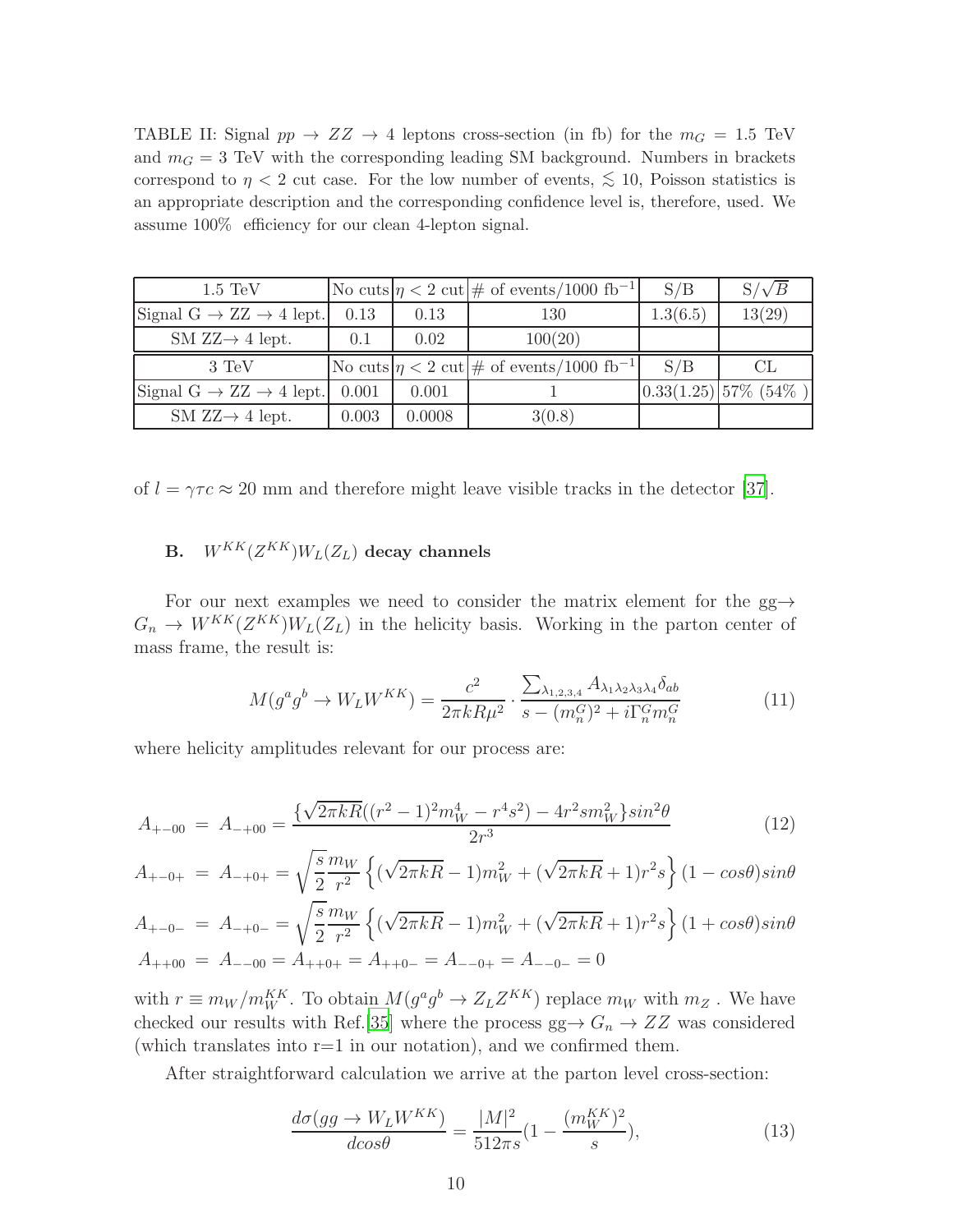| Decay modes |      | $Z^{\prime}$ |
|-------------|------|--------------|
| $W_L H$     | 0.51 |              |
| $W_L W_L$   |      | 0.35         |
| $W_LZ_L$    | 0.40 |              |
| $Z_L H$     |      | $0.60\,$     |
| tt          |      | 0.05         |
| tb          | 0.09 |              |

<span id="page-10-1"></span>TABLE III: Branching ratios of  $W'$  and  $Z'$  in the TeV brane Higgs scenario.

where we have neglected the W boson mass in the phase-space consideration.

As  $W^{KK}$  and  $Z^{KK}$  subsequently decay, we need to know their main decay channels which we now turn our attention to.

From now on, we generically call nth KK states of W and Z as  $W'$  and  $Z'$ . We consider the simplified single bulk  $SU(2)_L$  case and take  $(t, b)_L$  to have close to a flat profile and  $t_R$  on the TeV brane as they together do the best in satisfying the combined flavor-changing neutral currents (FCNC) and precision constraints. After that, the decay widths for the leading channels of  $Z'$  and  $W'$  are  $[24]$ :

<span id="page-10-0"></span>
$$
\Gamma(W' \to tb) = \frac{g_{SM}^2 m_{W'}}{16\pi}, \quad \Gamma(Z' \to t\bar{t}) = \frac{g_{SM}^2 (\kappa_V^2 + \kappa_A^2) m_{Z'}}{4\pi c_w^2}
$$
\n
$$
\Gamma(W' \to W_L H) = \frac{g_{SM}^2 \kappa^2 m_{W'}}{192\pi}, \quad \Gamma(Z' \to Z_L H) = \frac{g_{SM}^2 \kappa^2 m_{Z'}}{192\pi c_w^2}
$$
\n
$$
\Gamma(W' \to W_L Z_L) = \frac{g_{SM}^2 c_w^2 \kappa^2 m_{W'}}{192\pi}, \quad \Gamma(Z' \to W_L W_L) = \frac{g_{SM}^2 c_w^2 \kappa^2 m_{Z'}}{192\pi},
$$
\n
$$
(14)
$$

where in the TeV brane Higgs scenario  $\kappa \equiv g_n/g_{SM} \approx \sqrt{2\pi kR} \approx 8.4$  is the coupling strength of nth KK state relative to SM  $SU(2)_L$  coupling, and  $c_w(s_w)$  is the cosine (sine) of the Weinberg mixing angle. Notice that Ref. [\[24](#page-17-16)] assumed Higgs as  $A_5$ [\[38](#page-18-2), [39\]](#page-18-3) and, thus, the IR brane coupling enhancement is equal to  $\sqrt{\pi kR}$  there. Also, using the values of  $t\bar{t}Z'$  overlap integrals for the fermion profiles specified above [\[24](#page-17-16)], we obtain  $\kappa_V \approx 1/4 - 5s_w^2/3$  and  $\kappa_A \approx -1/4 - s_w^2$ . The enhancement of SM coupling for the decay channels in the last two rows of Eq[.14](#page-10-0) follows from the fact that all the participating fields have a profile peaked near TeV brane compared to transverse zero-modes of W and Z, both having a flat profile in extra-dimension. Moreover,  $W' \to tb$  decay channel is not enhanced since  $(t, b)_L$  fields have a close to a flat profile. Corresponding branching fractions implied by Eq[.14](#page-10-0) are presented in Table [III.](#page-10-1)

We focus only on the 1st KK mode of W and Z as the effects of heavier KK modes are suppressed. On Fig[.2](#page-11-0) we present the total resonant cross-section  $\sigma(pp \to$  $W_L W^{KK}$ )  $\approx \sigma(pp \to Z_L Z^{KK})$  integrated in the  $m_1^G \pm \Gamma^G W_L W^{KK}$  mass window.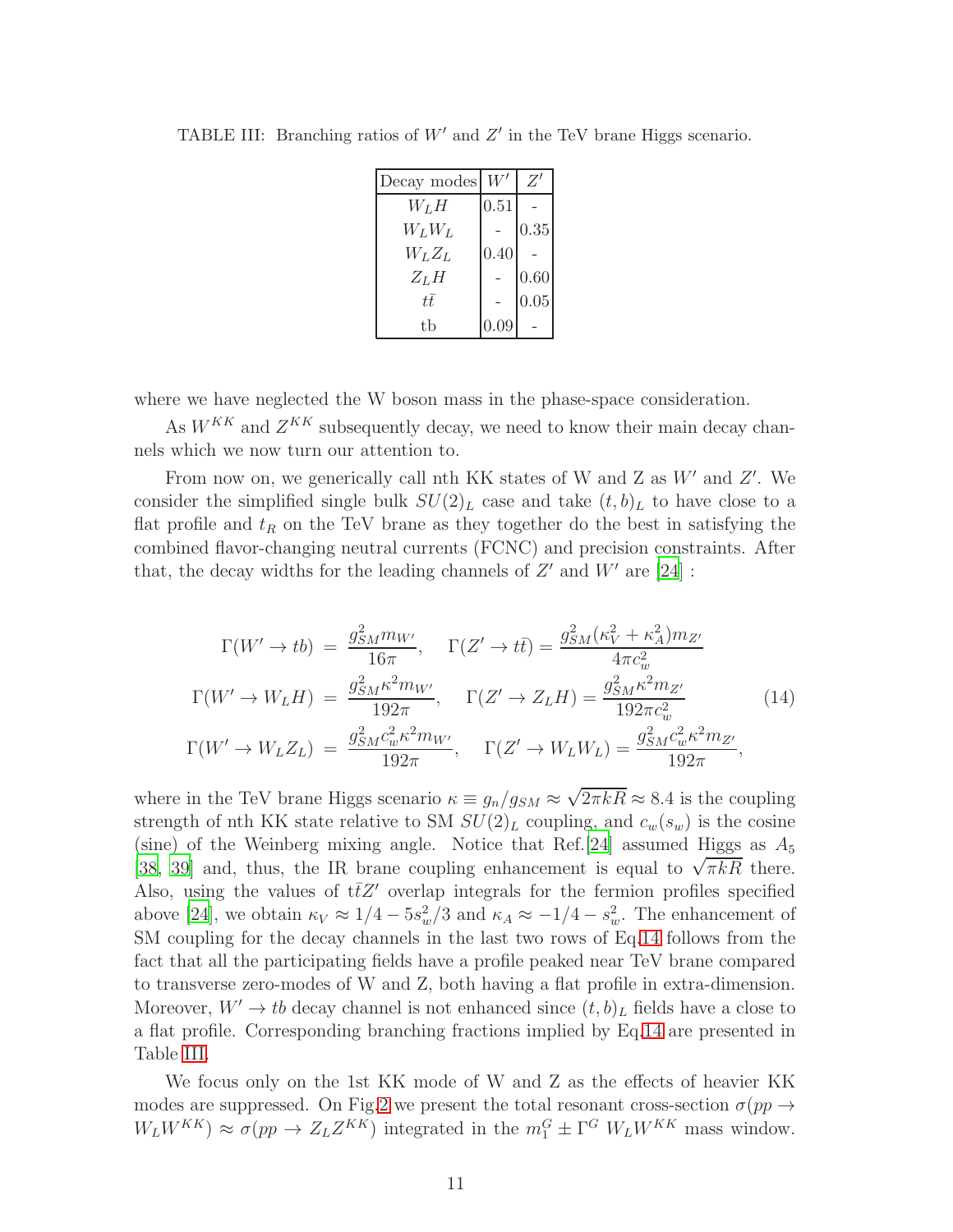Using branching ratios in Table [III](#page-10-1) total cross-sections after KK state decays may be easily obtained.



<span id="page-11-0"></span>FIG. 2: (a) Total signal cross-section  $\sigma(pp \to W_L W^{KK}) \approx \sigma(pp \to Z_L Z^{KK})$  as a function of the 1st KK graviton mode mass integrated in the  $m_1^G \pm \Gamma^G W_L W^{KK}$  mass window and with  $c=1$ .

Thus, the five possible final states are:  $W_L W_L Z_L$  (which may come from both  $Z_L Z'$  and  $W_L W'$  intermediate states), tb $W_L$ ,  $t\bar{t}Z_L$ ,  $W_L W_L H$ , and  $Z_L Z_L H$ . In this paper we will concentrate on  $W_L W_L Z_L$  and  $Z_L Z_L H$  states.  $W_L W_L H$  final state faces the challenge to reconstruct efficiently the W mass from the W decay products. We will not consider tb $W_L$  and  $t\bar{t}Z_L$  final states as both of them may additionally be produced through an s-channel KK gluon exchange which couples strongly to the tt pair.

### ZZH decay channel

We are now in a position to discuss the more complicated case of the  $pp \to G \to$  $ZZ^{KK} \rightarrow ZZH$  final state where we have three independent helicity amplitudes involved (see Eq[.12\)](#page-9-1) compared to the above ZZ case where only one independent helicity amplitude survived. We assume that both Z's decay leptonically so that both Z masses can be reconstructed. Then, as one of the Z bosons comes directly from the graviton decay, it will have a bigger energy than the other one. We again would like to know how angular distribution of this Z may help to determine the spin of resonance its emitted from. We consider the ideal situation of pure signal events first and then add background events (which will depend on the mass of the Higgs) later.

Again writing  $d\sigma_{signal}/d\cos\theta \equiv \sum_i C_i \times [d_{2i}^{(2)}]$  $\binom{2}{2i}(cos\theta)^2$  and using  $C_1 = C_{-1}$ , we have: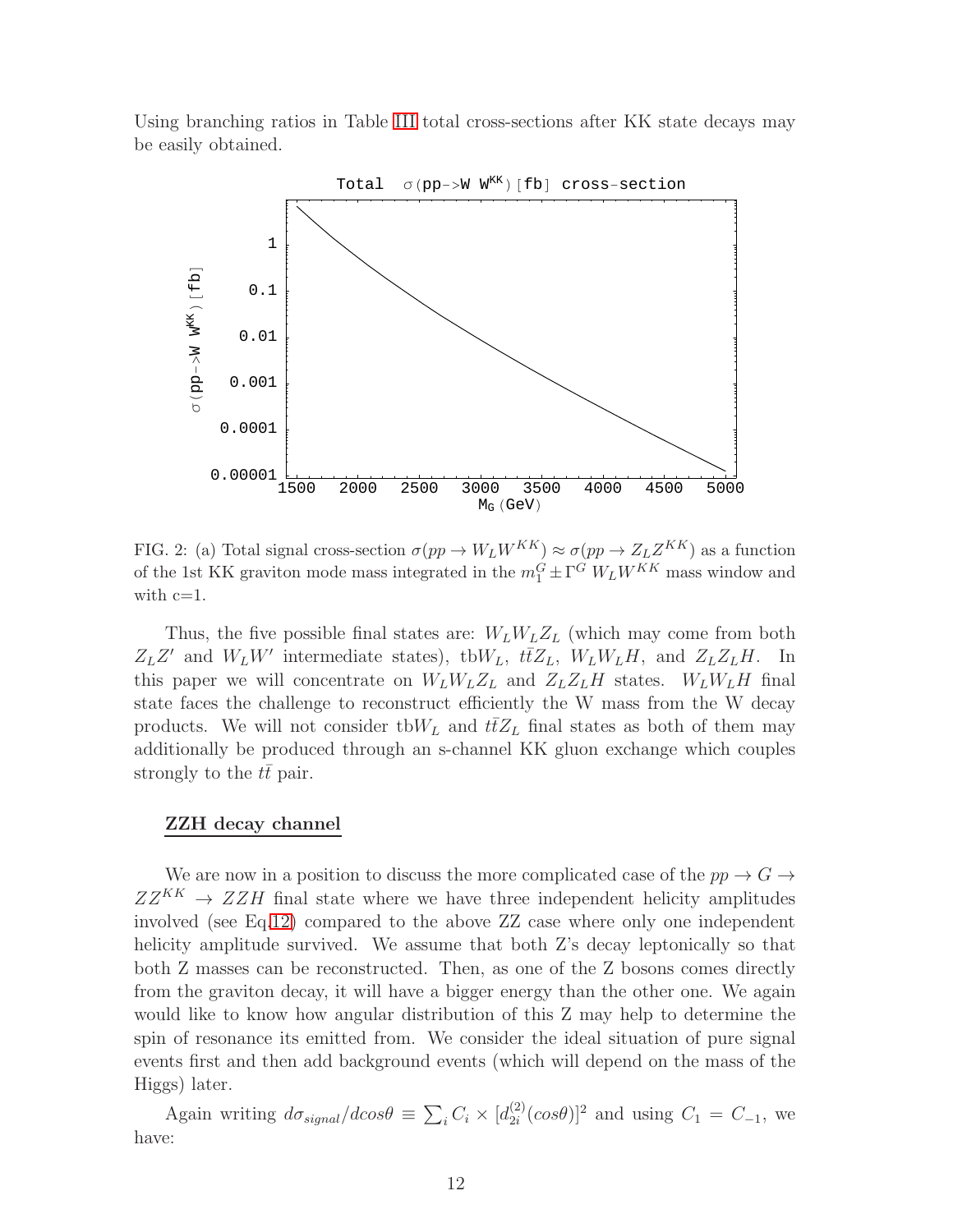$$
\frac{d\sigma_{signal}}{\sigma_{signal}d\cos\theta} = \frac{C_0 \times [d_{20}^{(2)}(\cos\theta)]^2 + C_1 \times ([d_{2-1}^{(2)}(\cos\theta)]^2 + [d_{21}^{(2)}(\cos\theta)]^2)}{\frac{2}{2j+1} \times (C_0 + 2C_1)},\tag{15}
$$

and, thus, the peak value occurs in this case at  $\frac{(3/8C_0+C_1/2)}{\frac{2}{5}(C_0+2C_1)} \approx 0.77$ . The normalized angular distribution is shown on Fig[.3a](#page-12-0) and again is independent of the mass of the graviton. Obviously, Fig[.3a](#page-12-0) applies to WWH and WWZ cases as well because the helicity amplitudes are the same.



<span id="page-12-0"></span>FIG. 3: (a) Normalized angular distribution for the signal  $\sigma(pp \to G_1 \to ZZH)$  crosssection due to the 1st KK graviton mode and (b) Normalized total angular distribution for  $m_1^G = 1.5$  TeV (solid) and  $m_1^G = 2$  TeV (dashed) with cuts as in Eq[.16.](#page-12-1)

Let us now consider the SM background for the ZZH case. It will depend on the leading decay mode(s) of the Higgs which, in turn, will depend on the mass of the Higgs boson. Important features can be highlighted by considering  $m_H = 120 \text{ GeV}$ case for which the leading Higgs decay mode is  $H \to b\bar{b}$ . Due to the large Lorentz boost of the Higgs, we expect 2 b-jets to merge; and, thus, we conservatively require to have 4-leptons  $+1$  tagged b in the final state.

We consider 1.5 TeV and 2 TeV sample graviton masses and impose the following cuts:

<span id="page-12-1"></span>
$$
m_G = 1.5 \ TeV: \ |\eta_{Z,H}| < 2, \ m_G - \Gamma_G < M_{ZZH} < m_G + \Gamma_G
$$
\n
$$
m_G = 2 \ TeV: \ |\eta_{Z,H}| < 2, \ m_G - 2\Gamma_G < M_{ZZH} < m_G + 2\Gamma_G, \tag{16}
$$

where for 2 TeV case we doubled the ZZH invariant mass window to increase the number of events.

We use a b-tagging efficiency of 0.4 with a rejection factor for light jets  $(u, d, s, q)$ R=20 [\[40](#page-18-4)]. We use a charm rejection factor  $R_c = 5$ . In addition, we used  $BR(H \to b\bar{b})=0.7$  and  $\sum_{e,\mu,\tau} BR(Z \to \ell^+ \ell^-) \approx 0.1$ . All this results in the crosssections presented in the second column of Table[.IV.](#page-13-0) We find a clear signal above the background for 1.5 TeV case and 80% CL for 2 TeV case. Notice that we used the efficiency/rejection parameters optimized for low transverse momentum of the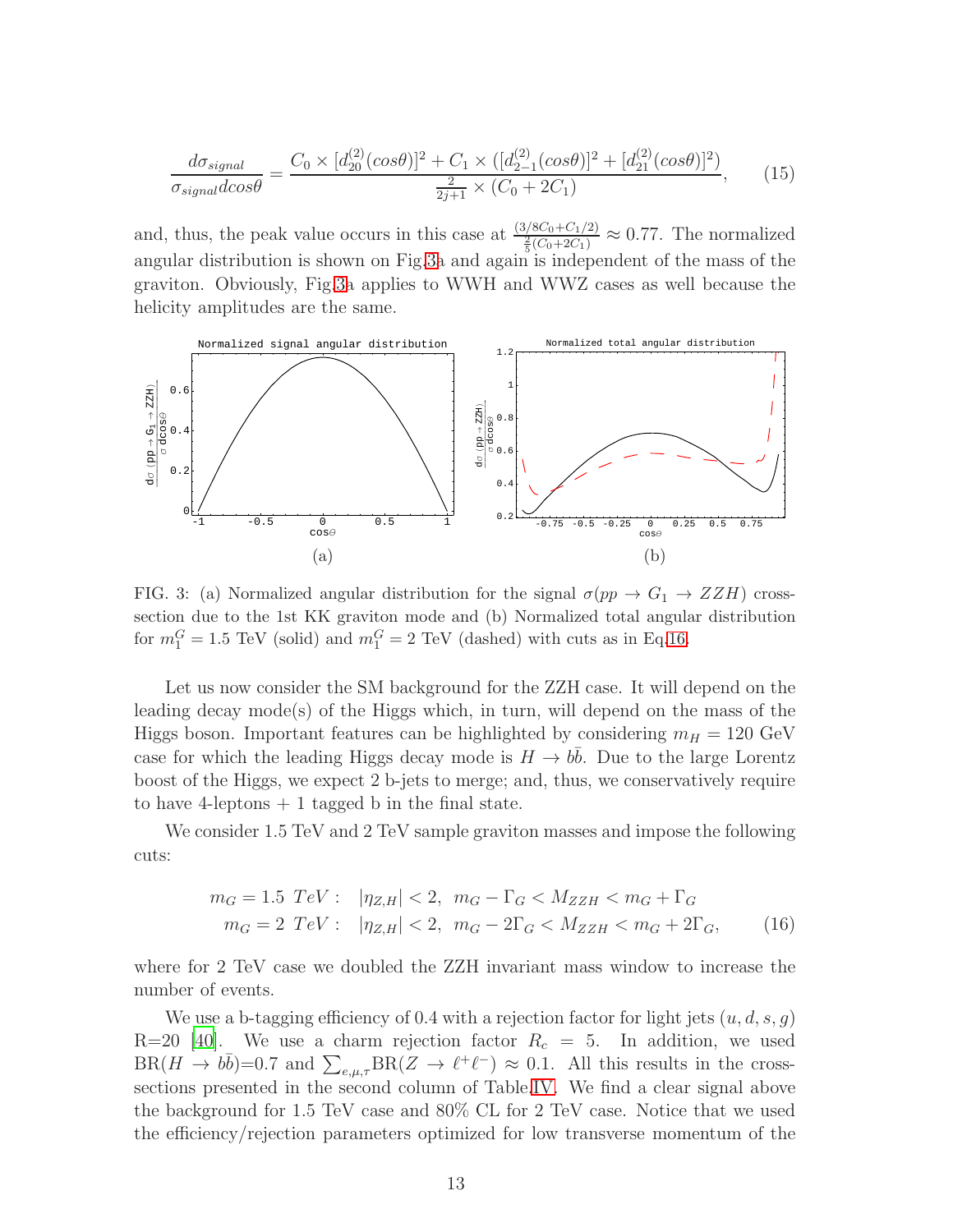<span id="page-13-0"></span>TABLE IV:  $pp \rightarrow ZZH \rightarrow 4$  leptons  $b\bar{b}$  cross-section (in fb) for the signal with  $m_G = 1.5$ TeV and  $m_G = 2$  TeV and the corresponding leading SM backgrounds with cuts as in Eq[.16](#page-12-1) and efficiency/rejection factors as discussed in the text. For the low number of events,  $\lesssim$ 10, Poisson statistics is an appropriate description and the corresponding confidence level is, therefore, used.

| $1.5 \text{ TeV}$                                      |                       | Cuts and b-tag $\#$ of events/500 fb <sup>-1</sup>  | S/B  | СL    |
|--------------------------------------------------------|-----------------------|-----------------------------------------------------|------|-------|
| Signal $G \rightarrow ZZH \rightarrow 4$ leptons $+bb$ | 0.0196                | 9.82                                                | 6.7  | 99.9% |
| $SM$ ZZb $\rightarrow$ 4 leptons + b                   | $1.6 \times 10^{-4}$  | 0.08                                                |      |       |
| SM $ZZq_{\ell} \rightarrow 4$ leptons + $q_{\ell}$     | $1.5 \times 10^{-3}$  | 0.75                                                |      |       |
| SM ZZg $\rightarrow$ 4 leptons + g                     | $1.2 \times 10^{-3}$  | 0.6                                                 |      |       |
| SM ZZc $\rightarrow$ 4 leptons + c                     | $5.6 \times 10^{-5}$  | 0.028                                               |      |       |
|                                                        |                       |                                                     |      |       |
| $2 \text{ TeV}$                                        |                       | Cuts and b-tag $\#$ of events/1000 fb <sup>-1</sup> | S/B  | CL    |
| Signal $G \rightarrow ZZH \rightarrow 4$ leptons $+bb$ | $1.82\times10^{-3}$   | 1.82                                                | 1.36 | 61\%  |
| $SM$ ZZb $\rightarrow$ 4 leptons + b                   | $6.65\times10^{-5}$   | $6.65 \times 10^{-2}$                               |      |       |
| SM $ZZq_{\ell} \rightarrow 4$ leptons + $q_{\ell}$     | $5.24 \times 10^{-4}$ | 0.52                                                |      |       |
| SM ZZg $\rightarrow$ 4 leptons + g                     | $7.28\times10^{-4}$   | 0.73                                                |      |       |

b-quark  $P_{Tb}$ , and rejection is expected to improve for high  $P_{Tb}$  which is the case at hand. Also, efficient reconstruction of Z mass from hadronic Z decay will increase the number of signal events as those modes have a bigger BR.

On Fig[.3b](#page-12-0). we show the normalized angular distributions for 1.5 TeV and 2 TeV graviton masses considered. We observe that for 1.5 TeV mass 0.77 peak value remains (almost) unchanged as the distribution is dominated by signal events, while for the 2 TeV mass value peak is less distinct.

### WWZ decay channel

As discussed above, signal angular distribution is the same as in Fig[.3a](#page-12-0) for this case because the helicity amplitudes are the same. Additionally,  $WZ$  or  $WW$ invariant mass presumably should have resonant (due to  $W'$  or  $Z'$ ) distribution; but we don't impose cuts on  $WZ$  or  $WW$  mass as we would like to keep our analysis as general as possible. At this point we have to decide on the decay modes of W and  $Z$  boson. We again allow  $Z$  decay leptonically so that we reconstruct  $Z$  mass efficiently, and we use the angular distribution of this Z for determination of the spin of the graviton. Now, if we allow both  $W$ 's decay hadronically, due to the huge Lorentz boosts of these W's, we pick up 2 leptons  $+2$  jets as a background for our decay mode which we find to be overwhelmingly bigger than our signal. Thus, we use  $(W \to jet)$  (W $\to$  leptons) and  $(Z \to$  leptons) as our final state.

For the leptonic  $W$  decay, due to small angular separation between missing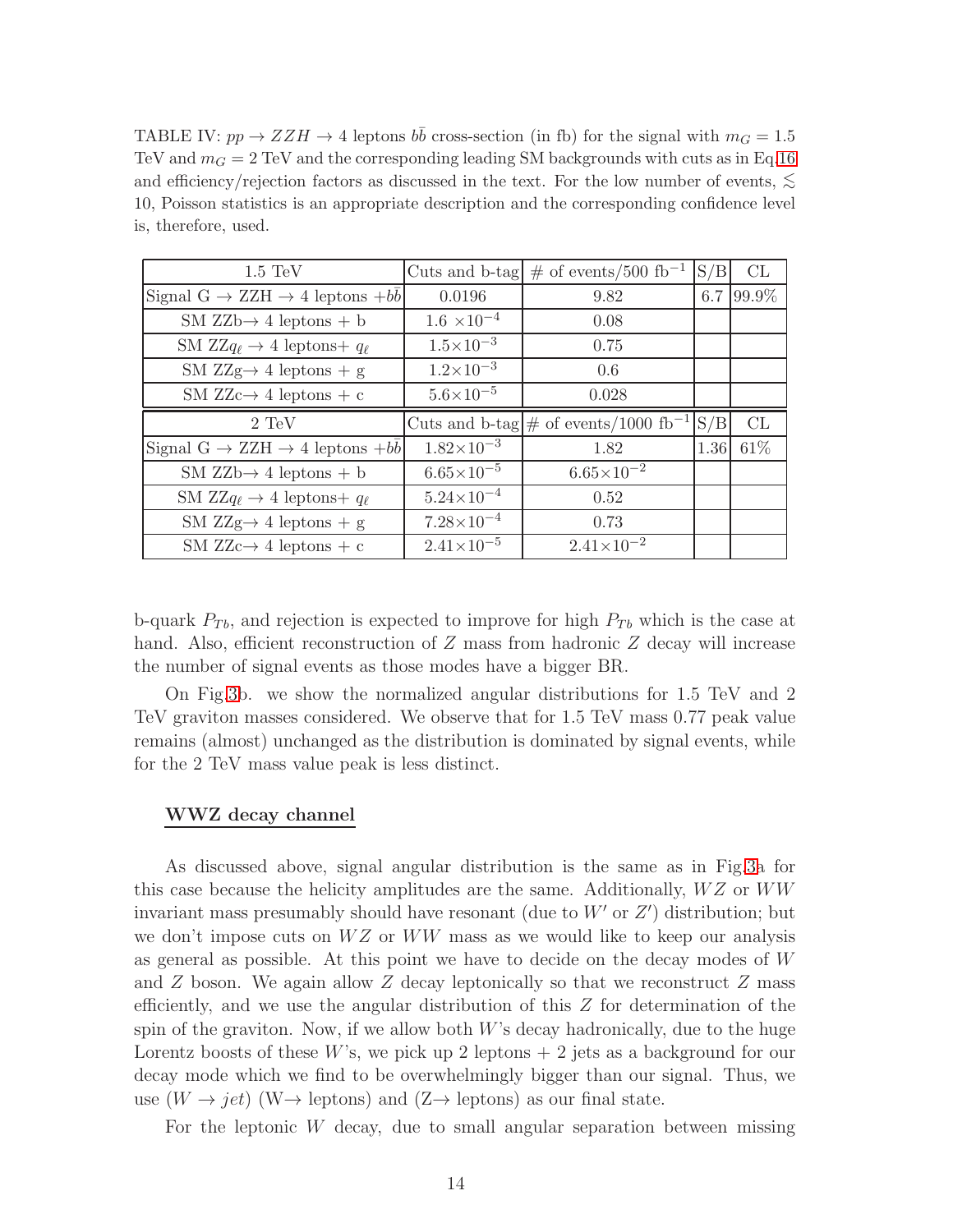neutrino and charged lepton, we may estimate longitudinal (L) component of the  $\nu's$  momentum as:

$$
p_{\nu}^{L} \approx \frac{\rlap{\,/}E_T p_l^L}{p_{T_l}}.\tag{17}
$$

Using this collinear approximation, the momentum of the leptonic W is reconstructed and, thus, we can calculate the (presumably) resonant invariant mass of the WW or WZ system. In doing so, we assumed that leptons are coming from the W decay as the reconstructed leptonic W mass will be zero in the collinear approximation. Also notice that in this approximation, the  $M_{WW}$  measurement error for the TeV energy W bosons is  $\sim m_W/E_W \sim 0.1$ .

We again consider 1.5 TeV and 2 TeV sample graviton masses and impose the following cuts:

<span id="page-14-0"></span>
$$
|\eta_{Z,W}| < 1, \quad m_G - \Gamma_G < M_{WWZ} < m_G + \Gamma_G. \tag{18}
$$

We have to remember that Eq[.8](#page-7-0) is valid only if we integrate over whole angular coverage of the detector. Fortunately, as our signal concentrates in central rapidity region, even such a hard pseudorapidity cut changed the signal cross-section for both graviton masses only by about 8% which is in the range of experimental uncertainties. This cut also changed the peak value in the normalized angular distribution of Fig[.3a](#page-12-0) from 0.77 to 0.83 value.

In addition, we use the result of [\[24\]](#page-17-16) which finds that jet mass cut:

<span id="page-14-1"></span>
$$
65\ GeV < M_{jet} < 115\ GeV \tag{19}
$$

achieves acceptance fraction of 0.78 for the signal and 0.3 for the background events. Table[.V](#page-15-0) shows our results after all this cuts are imposed.

Finally, on Fig[.4](#page-15-1) we show the normalized angular distributions for the 1.5 TeV and the 2 TeV graviton masses considered. We observe that for the 1.5 TeV mass peak value of 0.83 for the case of zero background changed to about 0.7. This value can also be obtained applying Eq[.8](#page-7-0) and using the fact that for this mass  $\sigma_{background} \approx \sigma_{signal}$  as can be seen in Table[.V](#page-15-0) and the fact that  $\sigma_{signal}(cos\theta = 0) \approx$  $1.68\sigma_{background}(cos\theta = 0)$ . For the 2 TeV mass value, peak is no longer seen due to the dominance of the background.

### V. CONCLUSIONS

In this work, we have extended earlier studies of the discovery potential of warped gravitons at the LHC which concentrated on the gravitons decaying into the "gold-plated"  $Z_L Z_L$  channel,  $W_L W_L$ , channel and into the  $t\bar{t}$  pair. We have considered resonant production of the first RS KK graviton mode via gluon-fusion process followed by its subsequent decay to  $W^{KK}(Z^{KK})W_L(Z_L)$  and  $Z_LZ_L$  pairs. We focused on confirmation of the unique spin-2 nature of the graviton using Z boson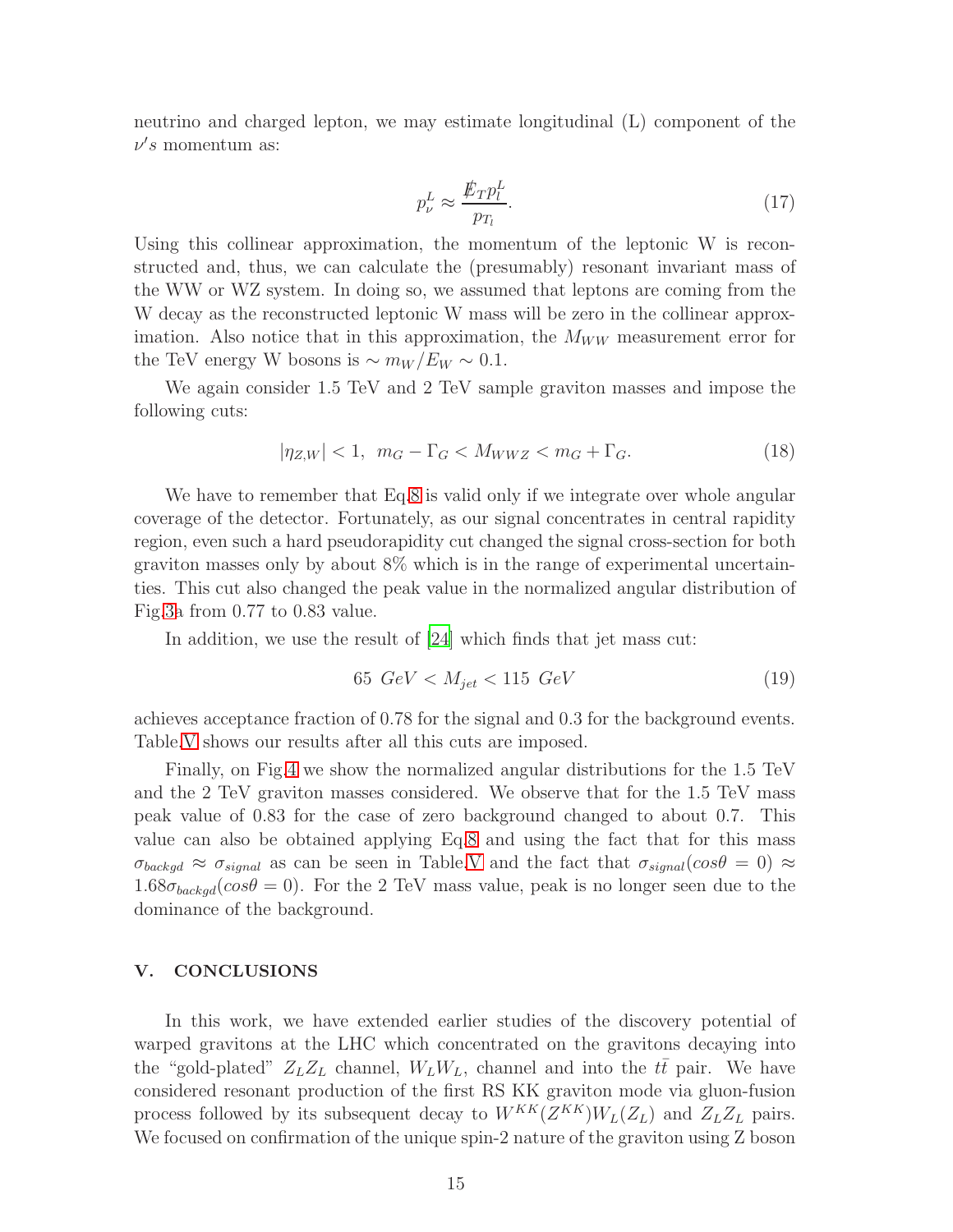<span id="page-15-0"></span>TABLE V:  $pp \rightarrow WWZ \rightarrow 3$  leptons + jet +  $E_T$  cross-section (in fb) for the signal with  $m_G = 1.5$  TeV and  $m_G = 2$  TeV and the corresponding leading SM backgrounds with cuts as in Eq[.18](#page-14-0) and Eq[.19](#page-14-1) and efficiency/rejection factors as discussed in the text.

| $1.5 \text{ TeV}$                                                             | Cuts               | $\#$ of events/300 fb <sup>-1</sup>          | $S/B$ S |      |
|-------------------------------------------------------------------------------|--------------------|----------------------------------------------|---------|------|
| Signal G $\rightarrow$ WWZ $\rightarrow$ 3 leptons + jet + $E_T$              | 0.10               | 30                                           | 1.16    | 5.9  |
| SM WWZ $\rightarrow$ 3 leptons + jet + $\not{E}_T$                            | 0.0026             | 0.78                                         |         |      |
| SM WZq $\rightarrow$ 3 leptons + jet + $\not{\!\! E}_T$                       | 0.0656             | 19.7                                         |         |      |
| SM WZg $\rightarrow$ 3 leptons + jet + $\not{E}_T$                            | 0.018              | 5.4                                          |         |      |
|                                                                               |                    |                                              |         |      |
| $2 \text{ TeV}$                                                               | Cuts               | $\#$ of events/1000 fb <sup>-1</sup>  S/B S/ |         |      |
| Signal G $\rightarrow$ WWZ $\rightarrow$ 3 leptons + jet + $\not\mathbb{E}_T$ | 0.008              | 8                                            | 0.26    | 1.44 |
| SM WWZ $\rightarrow$ 3 leptons + jet + $\not{E}_T$                            | $6.8\times10^{-4}$ | 0.68                                         |         |      |
| SM WZq $\rightarrow$ 3 leptons + jet + $\not{E}_T$                            | 0.023              | 23                                           |         |      |



<span id="page-15-1"></span>FIG. 4: Normalized total angular distribution for  $\sigma(pp \to WWZ)$  cross-section for  $m_1^G =$ 1.5 TeV (solid) and  $m_1^G = 2$  TeV (dashed) with cuts as in Eq[.18](#page-14-0) and Eq[.19.](#page-14-1)

angular distribution in the graviton rest frame for all these modes. We performed angular analysis using Wigner D-matrix in order to derive the relationship between the graviton spin, angular distribution peak value, and other theoretically calculable quantities. As our method only requires to measure this peak value, where most of the signal events will be concentrated, it may be possible to achieve this goal with a relatively low sample of  $O(10)$  events. In any case, our main aim in this work is to illustrate how our method can work, at least in principle. Using statistical results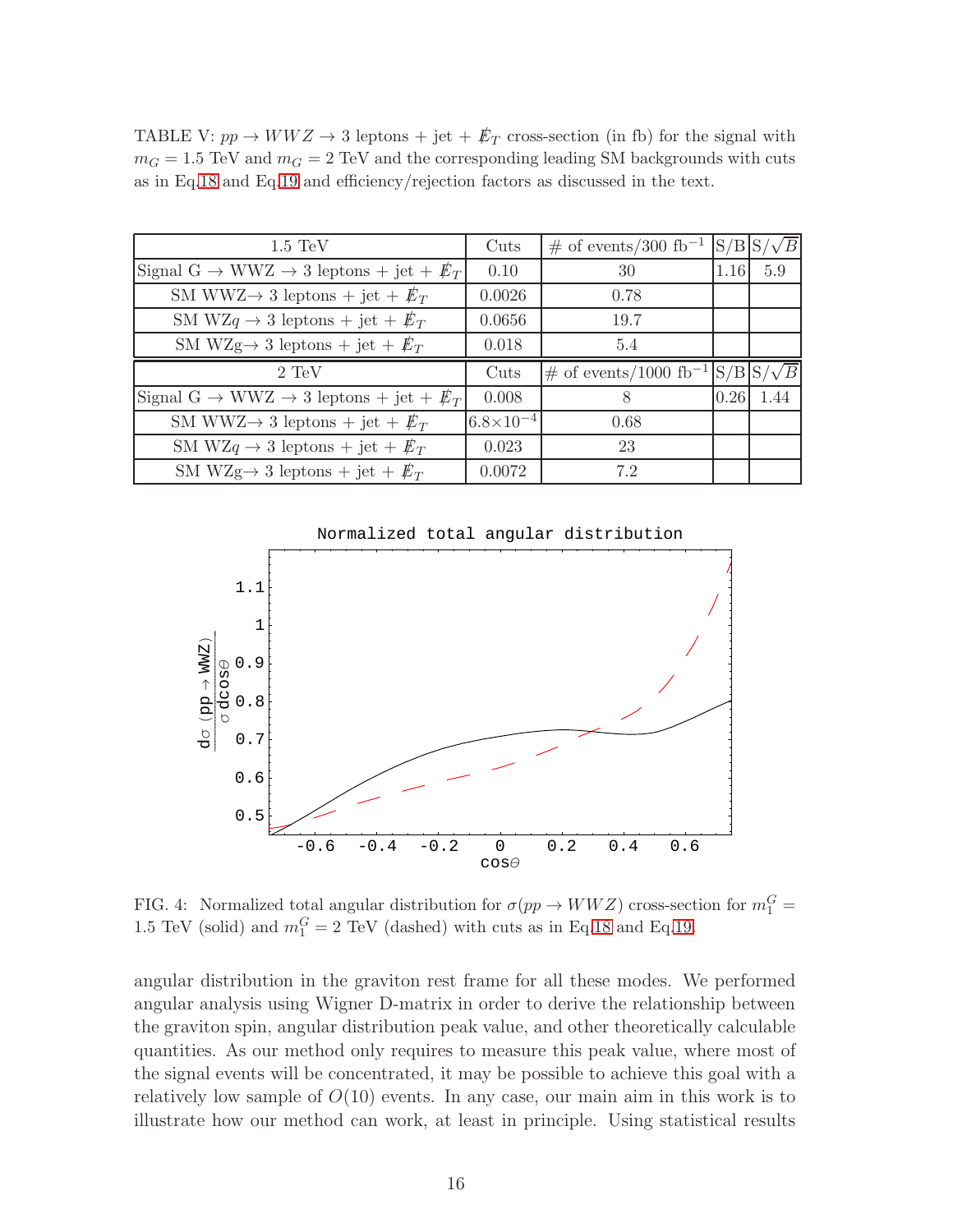of [\[10](#page-17-2)] for  $pp \rightarrow ZZ \rightarrow 4$  leptons and our analysis of  $pp \rightarrow W^{KK}W \rightarrow WWZ \rightarrow$ 3 leptons + jet +  $\not{E}_T$  decay modes, we showed that with 1000 fb<sup>-1</sup> of data, these channels allow this number of events to accumulate for the RS graviton up to  $\sim 2$ TeV. As a byproduct of our analysis, we found that  $W^{KK}(Z^{(KK)})W_L(Z_L)$  graviton decay modes, which have not been studied before, have a Br comparable to the zero mode decay channels as summarized in Tables[.I-](#page-5-0)[V.](#page-15-0) These decay modes open new channels to search for the RS gravitons. As an extra bonus, reconstruction of intermediate KK gauge bosons in these modes will be important to reveal the detailed workings of the RS model.

#### Acknowledgments

We thank Hooman Davoudiasl for a careful reading of the manuscript and for many useful discussions. Work of O.A. is supported in part by DOE under contract number DE-FG02-01ER41155. A.S. is supported in part by the DOE grant DE-AC02-98CH10886 (BNL).

#### APPENDIX A: SPIN-2 WIGNER SMALL D-MATRIX

$$
d_{22}^{(2)}(\beta) = \frac{(1+\cos\beta)^2}{4}, \quad d_{21}^{(2)}(\beta) = -\frac{1+\cos\beta}{2}\sin\beta, \quad d_{2-1}^{(2)}(\beta) = -\frac{1-\cos\beta}{2}\sin\beta
$$
  
\n
$$
d_{20}^{(2)}(\beta) = \frac{\sqrt{6}}{4}\sin^2\beta, \quad d_{2-2}^{(2)}(\beta) = \frac{(1-\cos\beta)^2}{4}, \quad d_{10}^{(2)}(\beta) = -\sqrt{\frac{3}{2}}\sin\beta\cos\beta
$$
  
\n
$$
d_{11}^{(2)}(\beta) = \frac{1+\cos\beta}{2}(2\cos\beta-1), \quad d_{1-1}^{(2)}(\beta) = \frac{1-\cos\beta}{2}(2\cos\beta+1),
$$
  
\n
$$
d_{00}^{(2)}(\beta) = \frac{3\cos^2\beta-1}{2}.
$$
\n(A1)

- <span id="page-16-0"></span>[1] L. Randall and R. Sundrum, Phys. Rev. Lett. 83, 3370 (1999) [\[arXiv:hep-ph/9905221\]](http://arxiv.org/abs/hep-ph/9905221).
- <span id="page-16-1"></span>[2] H. Davoudiasl, J. L. Hewett and T. G. Rizzo, Phys. Rev. D 63, 075004 (2001) [\[arXiv:hep-ph/0006041\]](http://arxiv.org/abs/hep-ph/0006041).
- <span id="page-16-2"></span>[3] W. D. Goldberger and M. B. Wise, Phys. Rev. Lett. 83, 4922 (1999) [\[arXiv:hep-ph/9907447\]](http://arxiv.org/abs/hep-ph/9907447).
- <span id="page-16-3"></span>[4] H. Davoudiasl, J. L. Hewett and T. G. Rizzo, Phys. Lett. B 473, 43 (2000) [\[arXiv:hep-ph/9911262\]](http://arxiv.org/abs/hep-ph/9911262).
- <span id="page-16-4"></span>[5] A. Pomarol, Phys. Lett. B 486, 153 (2000) [\[arXiv:hep-ph/9911294\]](http://arxiv.org/abs/hep-ph/9911294).
- <span id="page-16-5"></span>[6] Y. Grossman and M. Neubert, Phys. Lett. B 474, 361 (2000) [\[arXiv:hep-ph/9912408\]](http://arxiv.org/abs/hep-ph/9912408).
- <span id="page-16-6"></span>[7] S. J. Huber and Q. Shafi, Phys. Lett. B 498, 256 (2001) [\[arXiv:hep-ph/0010195\]](http://arxiv.org/abs/hep-ph/0010195).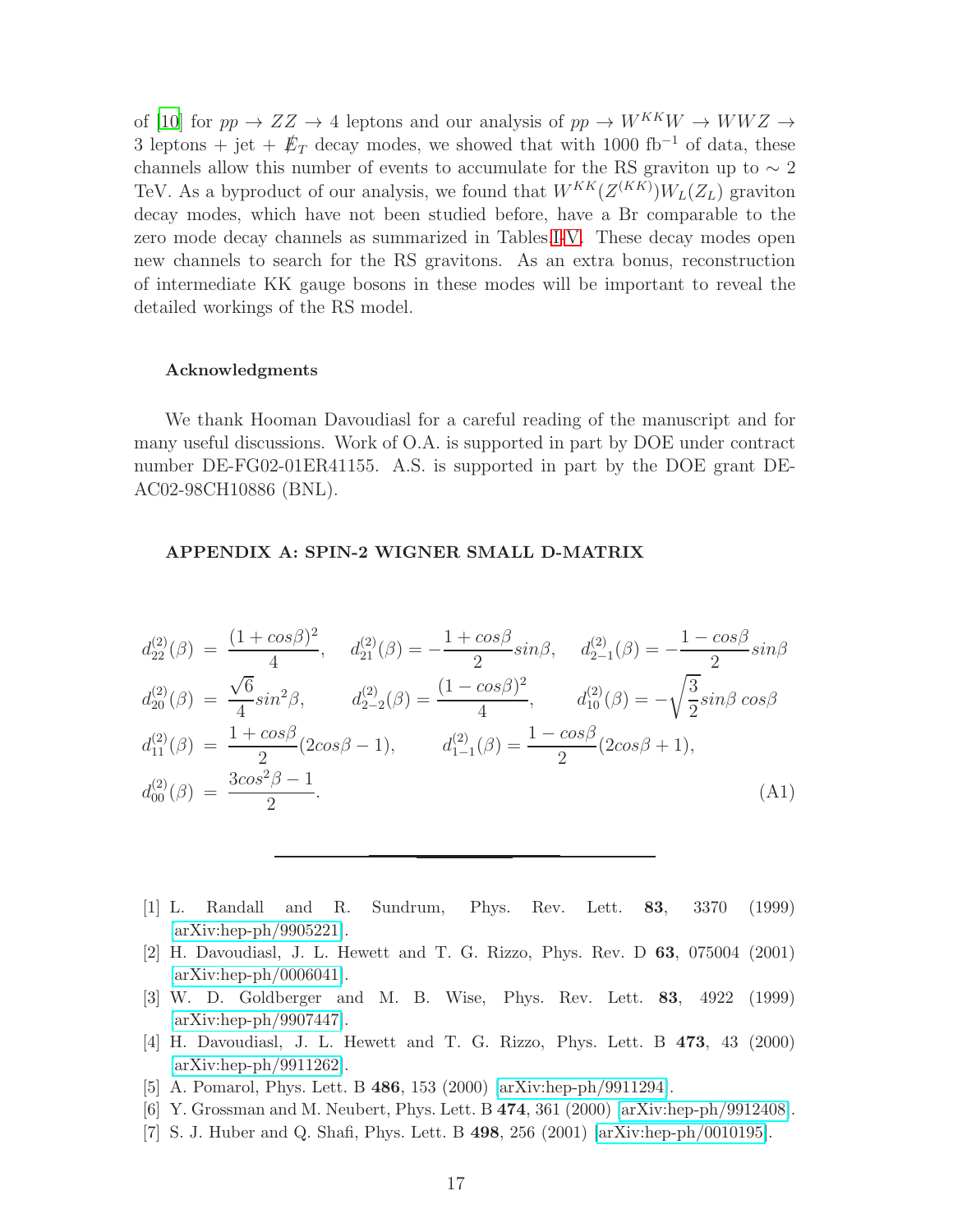- <span id="page-17-0"></span>[8] T. Gherghetta and A. Pomarol, Nucl. Phys. B 586, 141 (2000) [\[arXiv:hep-ph/0003129\]](http://arxiv.org/abs/hep-ph/0003129).
- <span id="page-17-1"></span>[9] A. L. Fitzpatrick, J. Kaplan, L. Randall and L. T. Wang, [arXiv:hep-ph/0701150.](http://arxiv.org/abs/hep-ph/0701150)
- <span id="page-17-2"></span>[10] K. Agashe, H. Davoudiasl, G. Perez and A. Soni, Phys. Rev. D 76, 036006 (2007) [\[arXiv:hep-ph/0701186\]](http://arxiv.org/abs/hep-ph/0701186).
- <span id="page-17-3"></span>[11] H. Davoudiasl, J. L. Hewett and T. G. Rizzo, Phys. Rev. Lett. 84, 2080 (2000) [\[arXiv:hep-ph/9909255\]](http://arxiv.org/abs/hep-ph/9909255).
- <span id="page-17-4"></span>[12] O. Antipin, D. Atwood and A. Soni, [arXiv:0711.3175](http://arxiv.org/abs/0711.3175) [hep-ph].
- <span id="page-17-5"></span>[13] L. T. Wang and I. Yavin, [arXiv:0802.2726](http://arxiv.org/abs/0802.2726) [hep-ph].
- <span id="page-17-6"></span>[14] K. Agashe, A. Delgado, M. J. May and R. Sundrum, JHEP 0308, 050 (2003) [\[arXiv:hep-ph/0308036\]](http://arxiv.org/abs/hep-ph/0308036).
- <span id="page-17-7"></span>[15] M. S. Carena, E. Ponton, J. Santiago and C. E. M. Wagner, Nucl. Phys. B 759, 202 (2006) [\[arXiv:hep-ph/0607106\]](http://arxiv.org/abs/hep-ph/0607106).
- <span id="page-17-8"></span>[16] S. Chang, C. S. Kim and J. Song, JHEP 0702, 087 (2007) [\[arXiv:hep-ph/0607313\]](http://arxiv.org/abs/hep-ph/0607313).
- <span id="page-17-9"></span>[17] K. Agashe, A. E. Blechman and F. Petriello, Phys. Rev. D 74, 053011 (2006) [\[arXiv:hep-ph/0606021\]](http://arxiv.org/abs/hep-ph/0606021).
- <span id="page-17-10"></span>[18] S. Chang, C. S. Kim and J. Song, [arXiv:0712.0207](http://arxiv.org/abs/0712.0207) [hep-ph].
- <span id="page-17-11"></span>[19] K. Agashe, G. Perez and A. Soni, Phys. Rev. Lett. 93, 201804 (2004) [\[arXiv:hep-ph/0406101\]](http://arxiv.org/abs/hep-ph/0406101).
- <span id="page-17-12"></span>[20] G. Burdman, Phys. Lett. B 590, 86 (2004) [\[arXiv:hep-ph/0310144\]](http://arxiv.org/abs/hep-ph/0310144).
- <span id="page-17-13"></span>[21] K. Agashe, G. Perez and A. Soni, Phys. Rev. D 75, 015002 (2007) [\[arXiv:hep-ph/0606293\]](http://arxiv.org/abs/hep-ph/0606293); P. J. Fox, Z. Ligeti, M. Papucci, G. Perez and M. D. Schwartz, [arXiv:0704.1482](http://arxiv.org/abs/0704.1482) [hep-ph]; For other study of FCNC's in such models see K. Agashe, M. Papucci, G. Perez and D. Pirjol, [arXiv:hep-ph/0509117.](http://arxiv.org/abs/hep-ph/0509117)
- <span id="page-17-14"></span>[22] That LR operators cause enhanced contributions to  $\Delta S = 2$  processes was first pointed out in, G. Beall, M. Bander and A. Soni, Phys. Rev. Lett. 48, 848 (1982).
- <span id="page-17-15"></span>[23] M. Bona et al. [UTfit Collaboration], [arXiv:0707.0636](http://arxiv.org/abs/0707.0636) [hep-ph].
- <span id="page-17-16"></span>[24] K. Agashe et al., [arXiv:0709.0007](http://arxiv.org/abs/0709.0007) [hep-ph].
- <span id="page-17-17"></span>[25] C. Csaki, A. Falkowski and A. Weiler, [arXiv:0804.1954](http://arxiv.org/abs/0804.1954) [hep-ph].
- <span id="page-17-18"></span>[26] G. Moreau and J. I. Silva-Marcos, JHEP 0603, 090 (2006) [\[arXiv:hep-ph/0602155\]](http://arxiv.org/abs/hep-ph/0602155).
- <span id="page-17-19"></span>[27] A. L. Fitzpatrick, G. Perez and L. Randall, [arXiv:0710.1869](http://arxiv.org/abs/0710.1869) [hep-ph].
- <span id="page-17-20"></span>[28] K. Agashe, G. Perez and A. Soni, Phys. Rev. D 71, 016002 (2005) [\[arXiv:hep-ph/0408134\]](http://arxiv.org/abs/hep-ph/0408134).
- <span id="page-17-21"></span>[29] H. Davoudiasl, G. Perez and A. Soni, [arXiv:0802.0203](http://arxiv.org/abs/0802.0203) [hep-ph].
- <span id="page-17-22"></span>[30] See R. Sundrum talk at the "Brookhaven Forum 2007: New Horizons at Colliders", May 2007.
- <span id="page-17-23"></span>[31] S. U. Chung, "SPIN FORMALISMS," CERN-71-08; Lectures given in the Academic Training Program of CERN 1969-1970.
- <span id="page-17-24"></span>[32] S. M. Berman and M. Jacob, Phys. Rev. 139, B1023 (1965).
- <span id="page-17-25"></span>[33] A. Pukhov et al., [arXiv:hep-ph/9908288,](http://arxiv.org/abs/hep-ph/9908288) E. Boos et al. [CompHEP Collaboration], Nucl. Instrum. Meth. A 534, 250 (2004) [\[arXiv:hep-ph/0403113\]](http://arxiv.org/abs/hep-ph/0403113).
- <span id="page-17-26"></span>[34] J. Pumplin, D. R. Stump, J. Huston, H. L. Lai, P. Nadolsky and W. K. Tung, JHEP 0207, 012 (2002) [\[arXiv:hep-ph/0201195\]](http://arxiv.org/abs/hep-ph/0201195).
- <span id="page-17-27"></span>[35] S. C. Park, H. S. Song and J. H. Song, Phys. Rev. D 65, 075008 (2002) [\[arXiv:hep-ph/0103308\]](http://arxiv.org/abs/hep-ph/0103308).